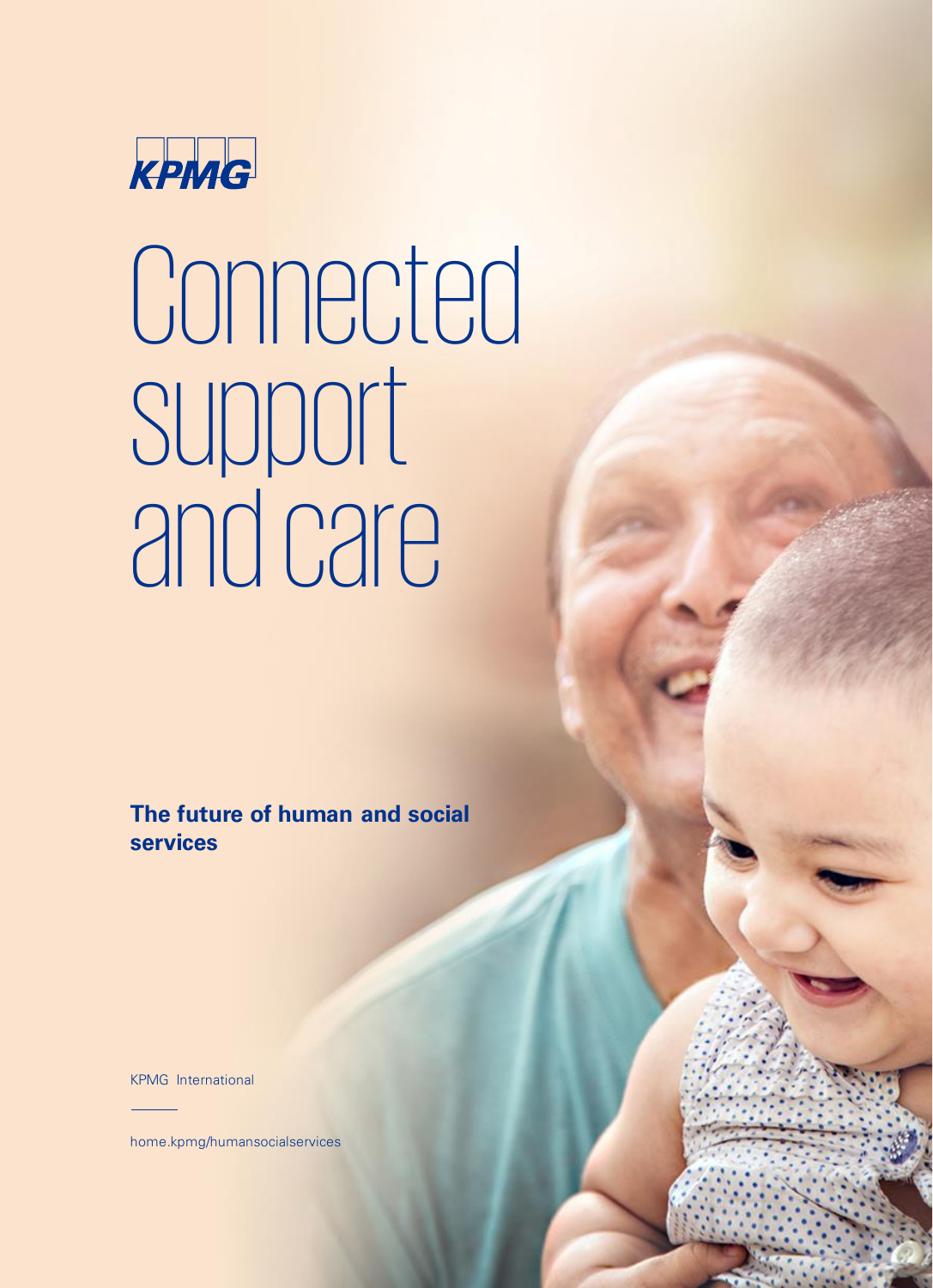## Contents

| It's time for better human and social services technology                                         | 03              |
|---------------------------------------------------------------------------------------------------|-----------------|
| <b>Consumer centricity trends in the human and social services sector</b>                         | 04              |
| The impact of COVID-19                                                                            | 10              |
| A window of opportunity                                                                           | 12              |
| <b>KPMG Connected Enterprise for Human and Social Services</b>                                    | 13              |
| Transformation capabilities and where human and social services<br>transformation is taking place | 14              |
| The path to connected care and support                                                            | 23              |
| <b>Author and contributors</b>                                                                    | 25 <sub>1</sub> |
| <b>References</b>                                                                                 | 26              |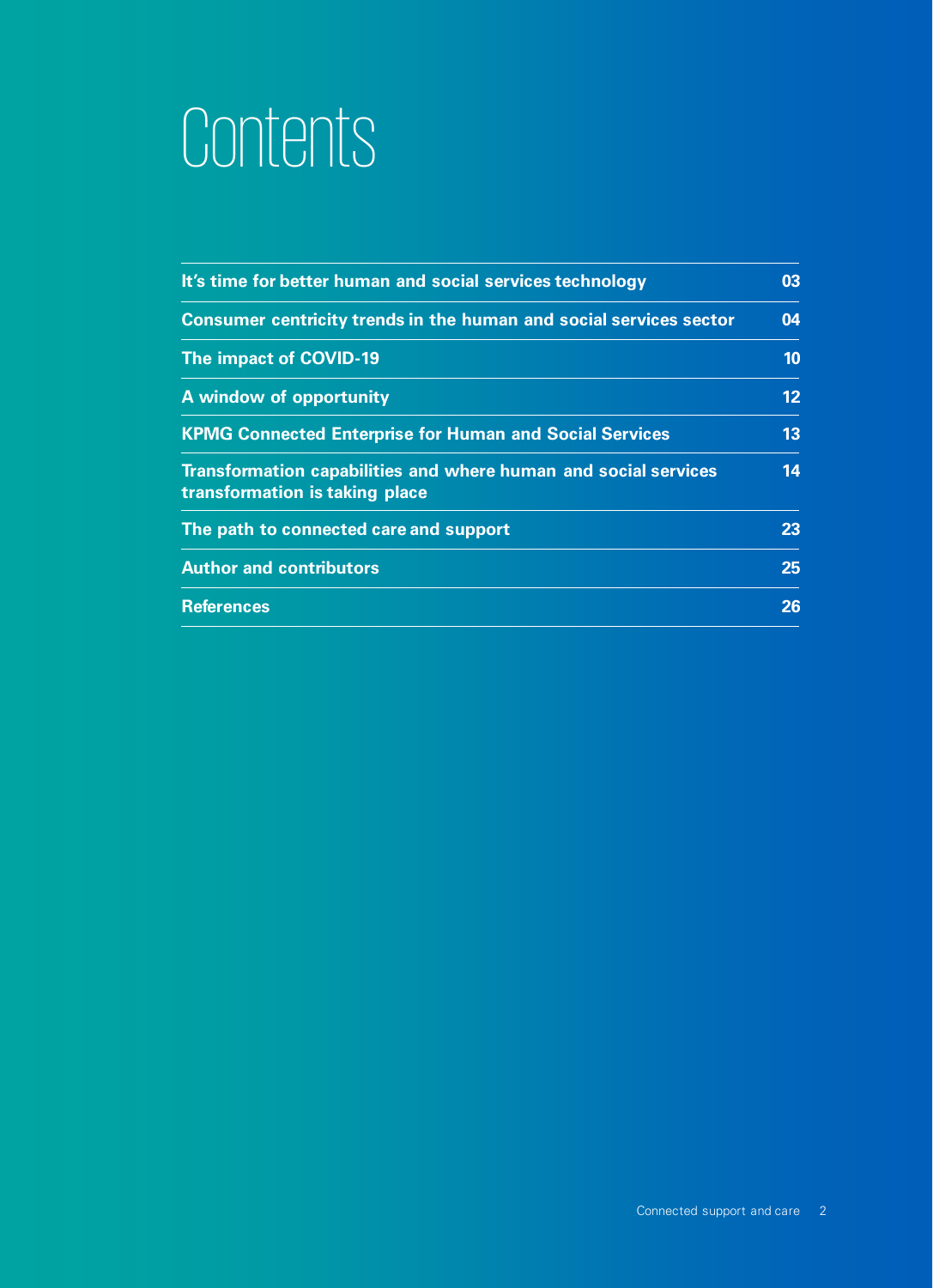## It's time for better human and social services technology

If you had to find a sector that is challenged by technology, it would be human and social services (HSS). Governments and providers have consistently responded to increasing demand by spending more on direct services. Consequently their tendency has been not to take a comprehensive approach to investing in technology. That approach was reasonable until about five years ago, but the speed of change now means that HSS organizations not investing in technology likely will be left behind.

In parallel, customer expectations are increasing dramatically. People expect to be able to go online, get the information they need and interact with services at any time. In many jurisdictions, HSS organizations compete in markets, so those that are not able to provide access to services, good information and responses in a timely fashion will miss opportunities.

HSS organizations that get left behind will be damaged and may not survive. But those that improve their use of technology should enjoy greater efficiencies, such as by standardizing processes, operating services online and assisting customers who can self-manage to use technology to access resources.

Organizations in other sectors are also struggling with becoming more customer-centric and it is for this reason that the KPMG Connected Enterprise framework was created. To support HSS organizations, this framework has been tailored to the needs of the sector to make clear the relationship between the benefits of technology and the purposes of HSS organizations. This includes a maturity matrix allowing organizations to benchmark themselves against industry standards, which we believe is unique. Frequently, the sector cobbles something together from a broad government approach or borrows from health, but this framework has been specifically customized for HSS. The KPMG Connected Enterprise for Human and Social Services framework is also focused on service delivery and the fundamental processes required in delivering services to customers.

This is a great time for HSS to invest in better technology. In particular, there is a huge opportunity from the advent of more modular technological solutions, as opposed to the historic model of big bespoke systems. There are now products available that recognize the unique requirements of the sector which can be bought off-the-shelf and adapted for individual organizations at a modest cost. As well as benefits in productivity and standardization of processes, HSS leaders and managers can use these tools

to better understand the quality and nature of services being delivered to customers, which is increasingly something they have to deal with.

COVID-19 adds a further reason for HSS to improve its use of technology. Research commissioned by KPMG International has found that the global pandemic has caused HSS organizations to prioritize digital transformation strategies, with 71 percent of respondents accelerating elements of their existing strategies and 67 percent increasing their digital transformation budget.<sup>1</sup> Services have moved online, barriers between organizations have been broken and governments have pushed services into redesigns based on what customers need.

The pandemic has fundamentally altered many elements of society. For this sector these changes have been rapid but also often positive, as many people have come to appreciate the great value of the care workforce's contribution. Organizations have an opportunity to maintain this positive momentum, adopting better technology to build a new role for HSS in society and the economy.



Liz Forsyth Global Head, Government, Healthcare and Infrastructure Global Lead for Human and Social Services KPMG

Connected support and care 3

Throughout this document, "we", "KPMG", "us" and "our" refers to the global organization or to one or more of the member firms of KPMG International Limited ("KPMG International"),<br>each of which is a separate legal entity.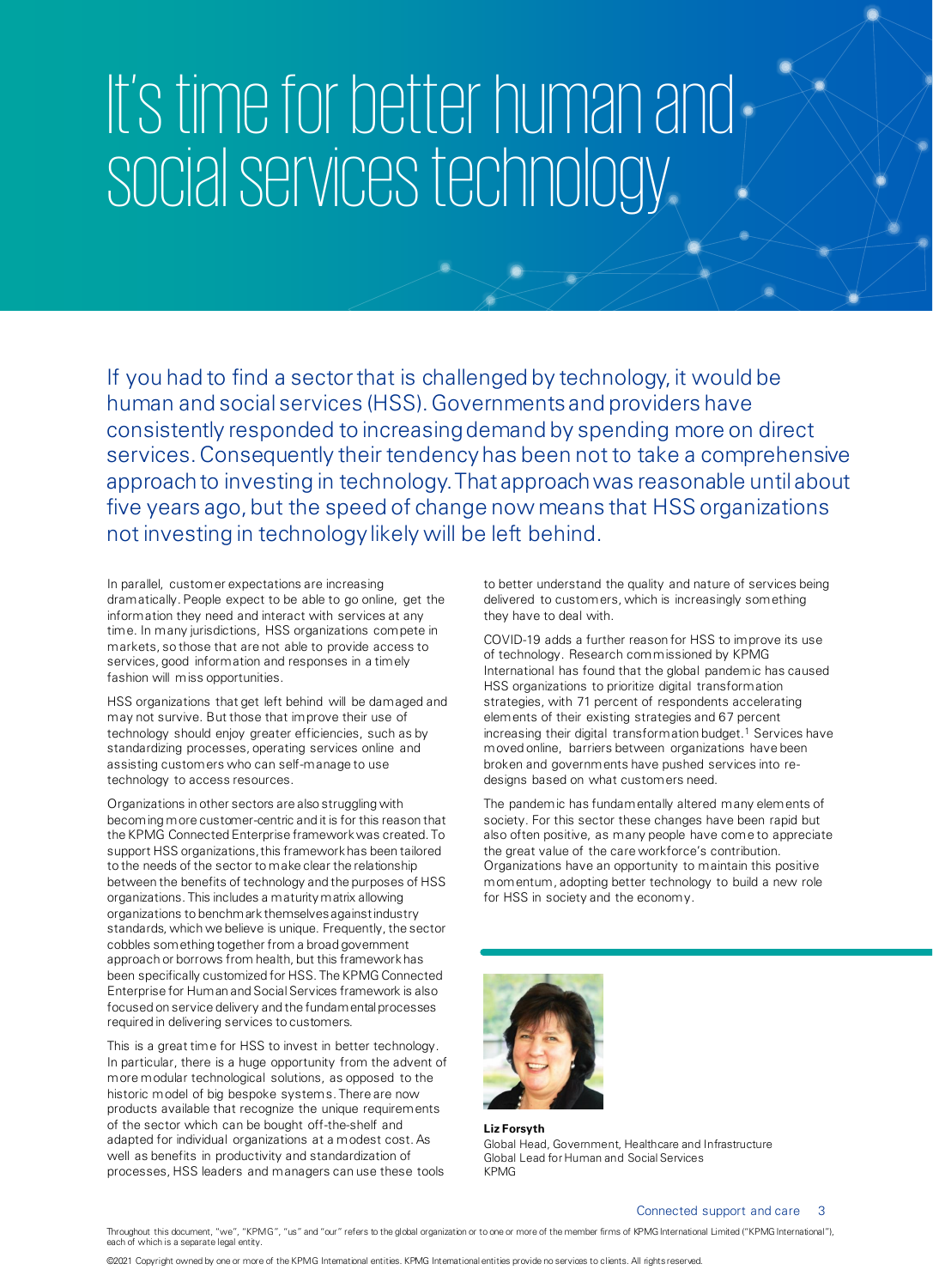## Consumer centricity trends in the human and social services sector

In late 2018 KPMG International commissioned Forrester Consulting to conduct an online survey of 345 decision-makers in the human and social services (HSS) industry to understand their goals, investments and challenges involved in establishing a customer-centric strategy.<sup>2</sup>This research also identified the top trends impacting HSS organizations and their priorities, drivers and challenges, and provides insights on the future of the sector and what organizations may want to focus on. The findings of the research and their implications for the HSS sector are explored below, with additional updates in light of the pandemic in the following section.

## **Data is often not connected to services**

The HSS ecosystem that surrounds a customer is complex and produces a mass of data about their needs. However, only 37 percent of organizations regarded their data and analytics capabilities as enabling them to deliver effective customer services.

Seventy-five percent were effective at collecting/transferring data, and most had the analytic technology they need, but organizations could do more to align data strategies with outcomes and to manage governance.<sup>3</sup>

## **About the research**

Online survey of 345 HSS decision-makers in six jurisdictions.

**Regions surveyed and number of respondents:** 

US (N=65), Canada (N=55), UK (N=60), Germany (N=60), Australia (N=55), India (N=50)

**Study range:** 5-21 December 2018

To participate in the survey, respondents met the following criteria:

- **Industry:** All respondents were part of human and social services agencies within government organizations and/or healthcare, human/social services, or nonprofit organizations that worked with, had a relationship with, or supported a human and social services government organization.
- **Organization size:** Organizations of any size were surveyed, with 64 percent of respondent organizations having 1,000 to 20,000 or more employees.
- **Job level:** 88 percent of respondents held positions at the project manager level and above (51 percent held director-level or higher positions).
- **Involvement:** All respondents were involved in making decisions around their organization's customer-centric strategy and enablement.
- **Prioritization:** Respondent organizations had to be prioritizing customer-centric strategies.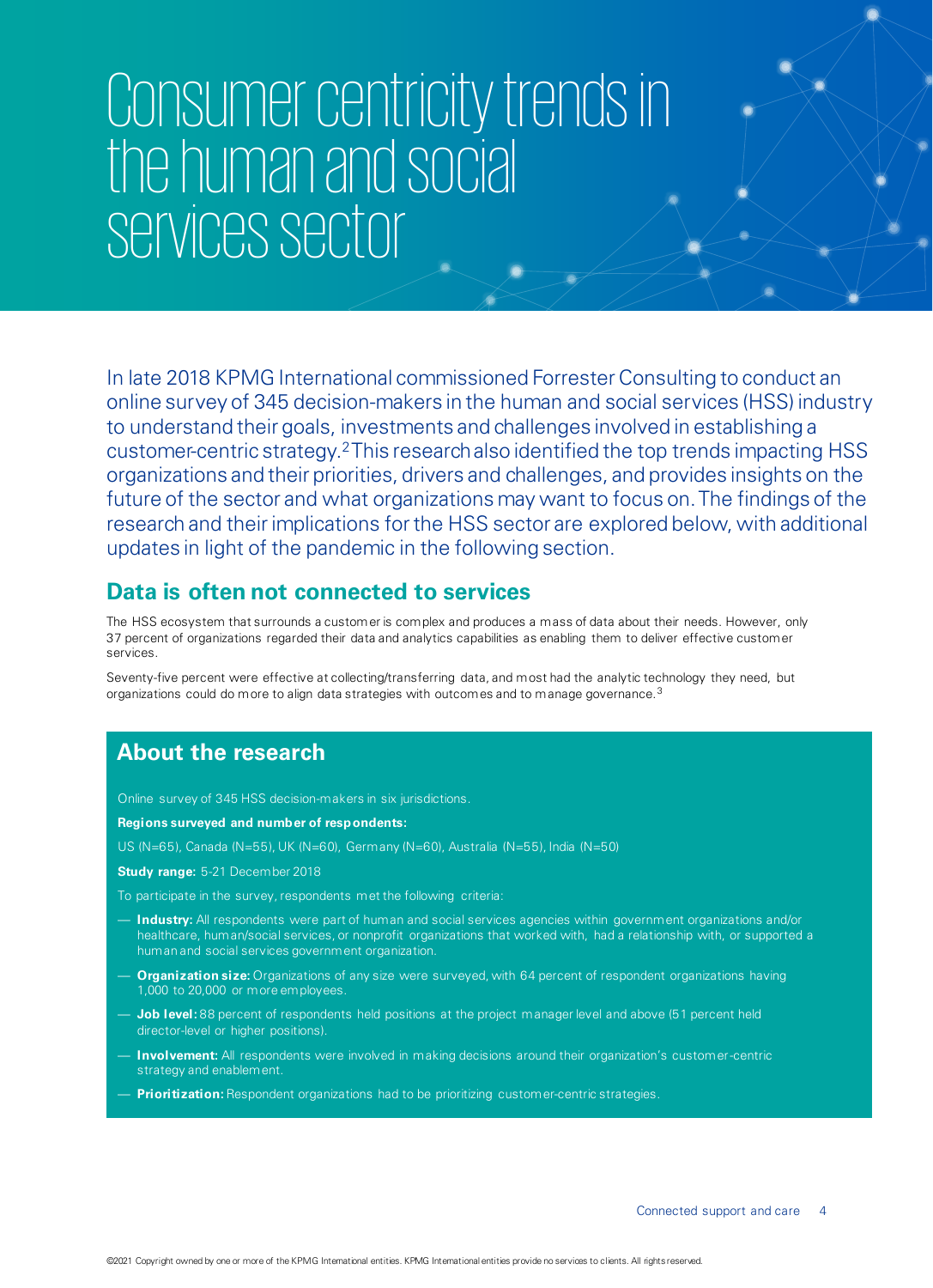**Please rate your organization on its ability to execute on the following objectives as they relate to its advanced data, analytics and insights.**



Source: A commissioned study conducted by Forrester Consulting on behalf of KPMG, December 2018.

Organizations also struggle to share information securely and obtain a real-time understanding of demand across their services, something which is made worse by the fact that data is housed in different formats and locations. COVID-19 has demonstrated that such information sharing is possible, with many organizations showing that they could respond quickly in sharing critical data to enable people to be supported efficiently.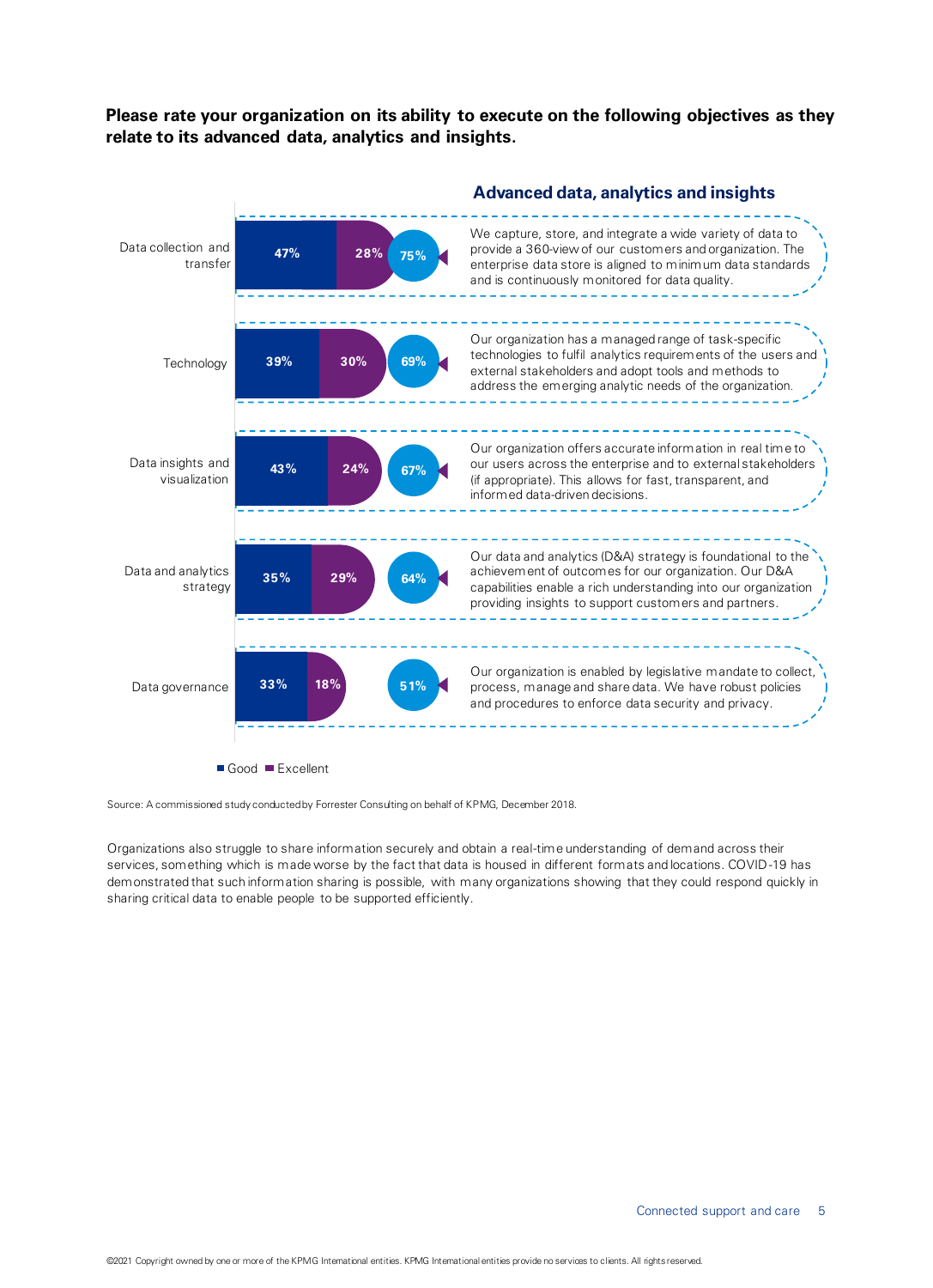## **Work to do on integrating customer services**

Prior to COVID-19, 80 percent of organizations planned to invest further in services and customer experience capabilities.<sup>4</sup> Nearly 7 in 10 organizations said they were providing the right customer services at the right time, but just 5 in 10 said they did so through a range of integrated channels.<sup>5</sup>

### **Please rate your organization on its ability to execute on the following objectives as they relate to its services and customer experience.**



Source: A commissioned study conducted by Forrester Consulting on behalf of KPMG, December 2018.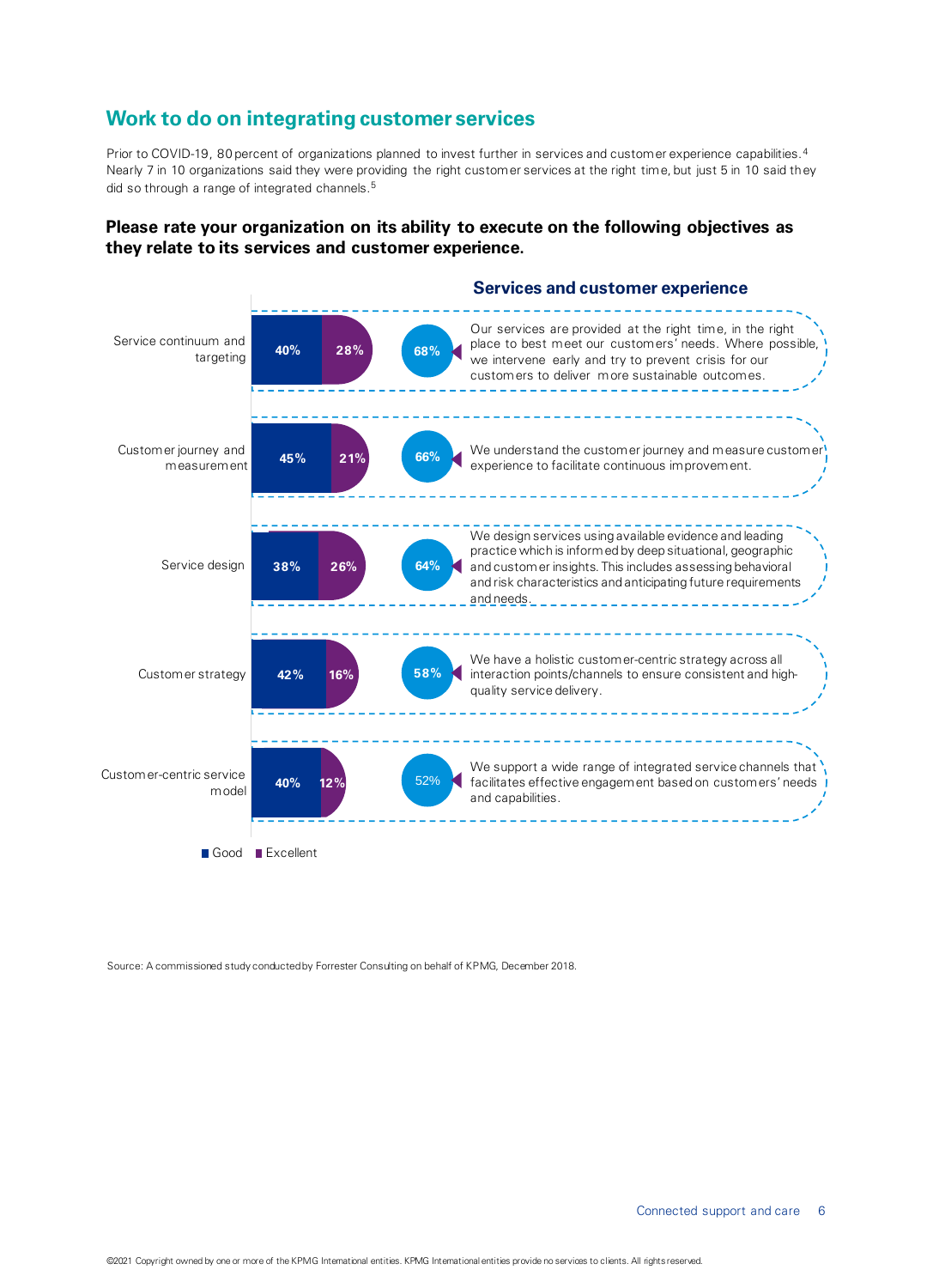## **Two-fifths exceed customers' expectations**

According to the research, nearly 8 out of 10 HSS organizations were making their customer-centric strategy a priority before the pandemic.<sup>6</sup> However, just 40 percent were going above and beyond in delivering on the customer experience.<sup>7</sup>



### **What priority is your organization placing on its customer-centric strategy?**

Source: A commissioned study conducted by Forrester Consulting on behalf of KPMG, December 2018.

### **To what extent does the experience your organization provides its customers meet customer expectations?**



Source: A commissioned study conducted by Forrester Consulting on behalf of KPMG, December 2018.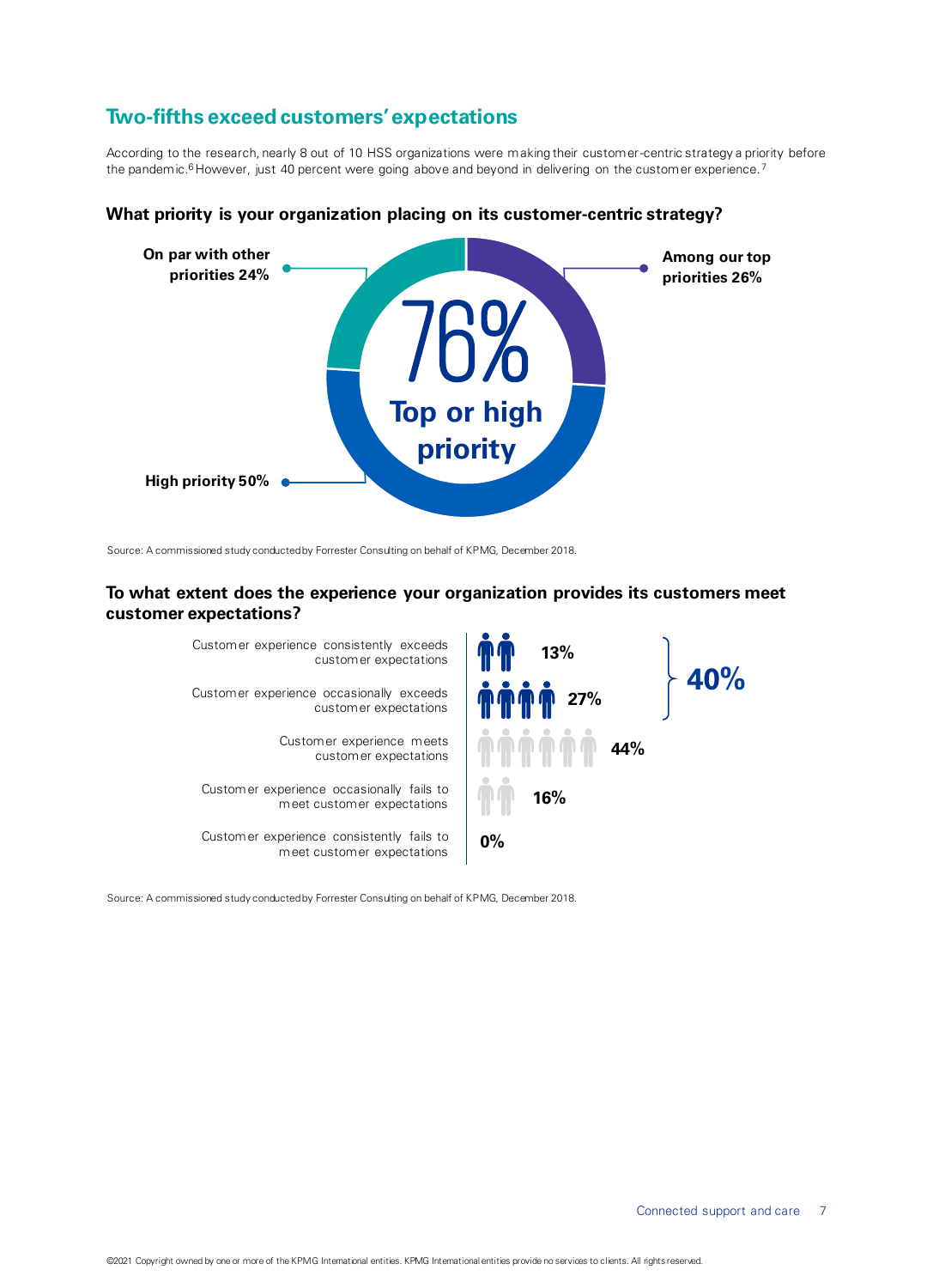## **Minority collaborate with other providers on integrated services**

With regard to responsive operations, the KPMG International-commissioned research conducted by Forrester Consulting revealed roughly two-thirds or more had aligned their workforce, operational strategy and supply chain, but many were still working to integrate services with those of other providers.<sup>8</sup>

### **Please rate your organization on its ability to execute on the following objectives as they relate to its responsive operations.**



Source: A commissioned study conducted by Forrester Consulting on behalf of KPMG, December 2018.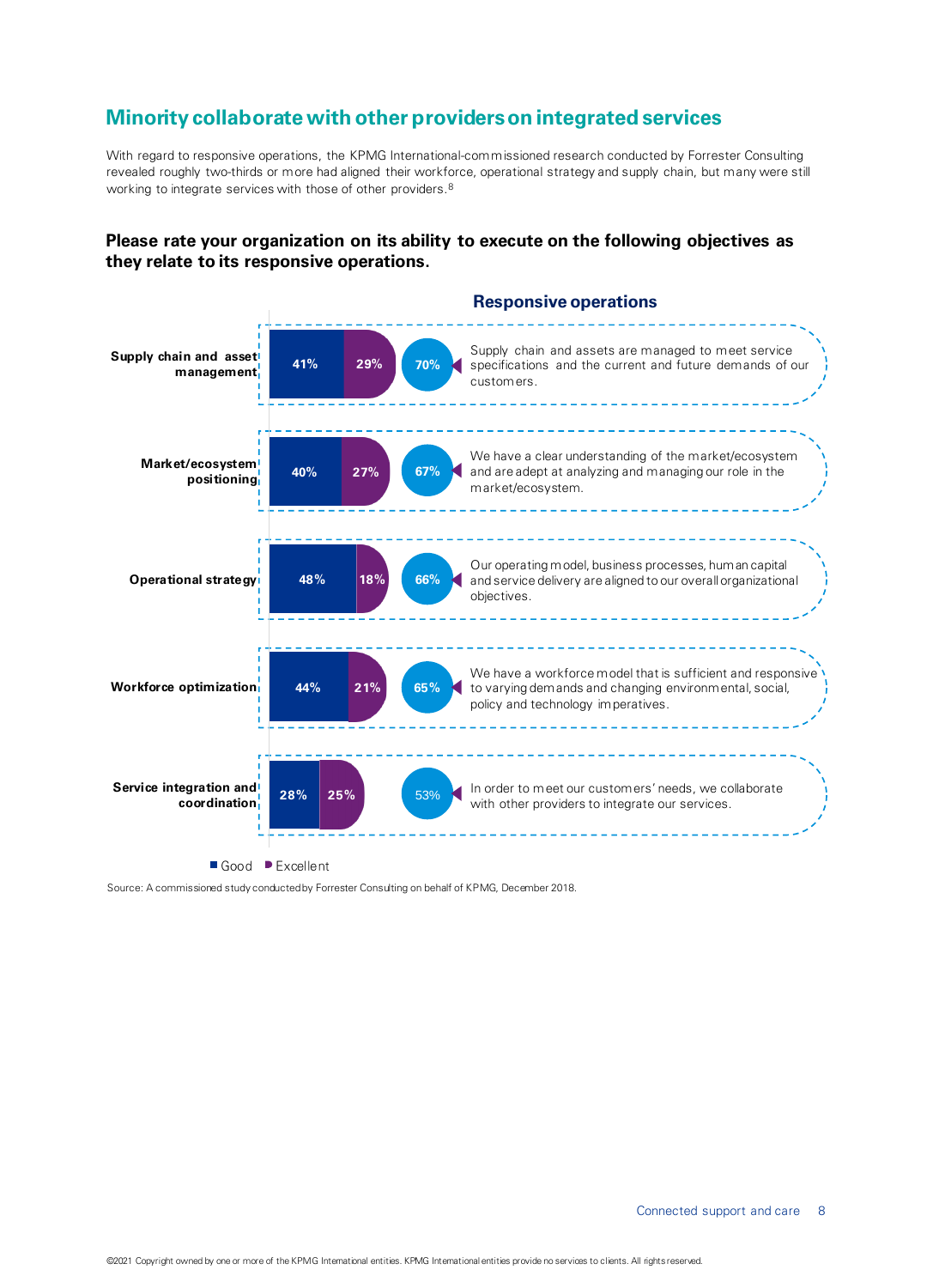## **Many automate, fewer integrate technology**

With regard to technology architecture and enablement, the 2018 research found that HSS organizations were focused on automating processes but should work harder on security, risk and technology architecture flexibility to make progress on reaching the service integration and optimization goals 5 in 10 lack.<sup>9</sup>

### **Please rate your organization on its ability to execute on the following objectives as they relate to its technology architecture and enablement.**



Source: A commissioned study conducted by Forrester Consulting on behalf of KPMG, December 2018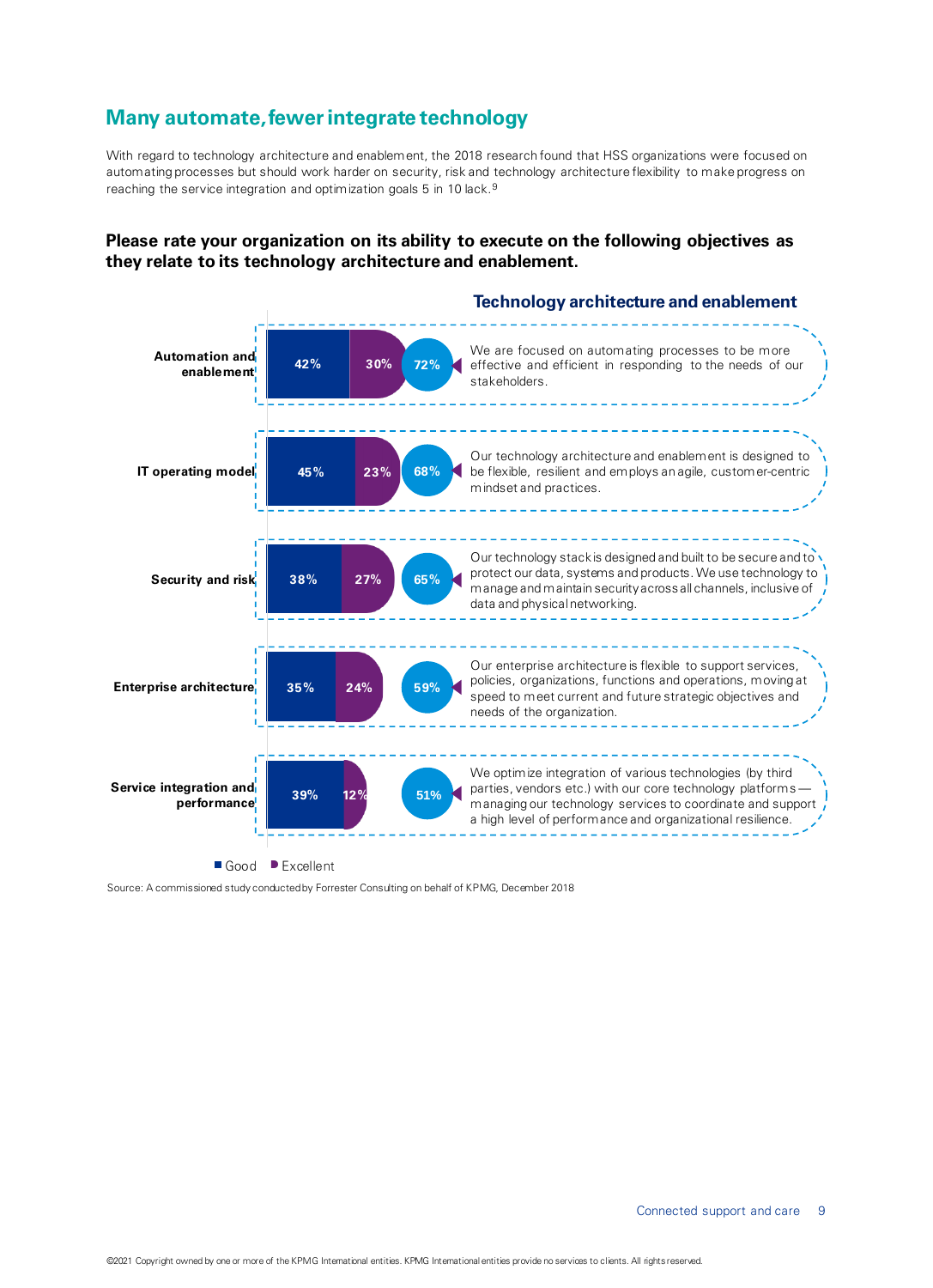## The impact of COVID-19

COVID-19 has fundamentally changed the way society works, including the way it can support vulnerable and disadvantaged groups. Human and social services organizations have been forced to transform and cope in new operating environments.

According to Forrester Consulting research commissioned by KPMG International in 2020, four-fifths of HSS organizations now see digitally enabled technology architecture as a top or high priority.<sup>10</sup>

| <b>Capabilities</b>                       | Top or high priority in digital<br>transformation |
|-------------------------------------------|---------------------------------------------------|
| Digitally enabled technology architecture | 81 percent<br>------------------                  |
| Experience centricity by design           | 71 percent                                        |
| Aligned and empowered workforce           | 66 percent<br>. <u>.</u>                          |
| Integrated partner and alliance ecosystem | 63 percent                                        |
| Insight-driven strategies and actions     | 60 percent<br>. <u>.</u> 0                        |
| Responsive operations                     | 53 percent                                        |
| <b>Seamless operation</b>                 | 40 percent<br>.                                   |
| Innovative services                       | 39 percent                                        |

Source: Commissioned study conducted by Forrester Consulting on behalf of KPMG International, May-July 2020.

#### **About the research**

#### **2020 COVID Digital Transformation Study**

Between May and July 2020 KPMG International commissioned Forrester Consulting to further explore how 12 sectors (including human and social services) were responding to COVID-19, along with the pandemic's impact upon digital transformation and how organizations were positioning themselves for success in the new reality.

Through this research 780 digital transformation strategy leaders in 10 countries and territories were surveyed online.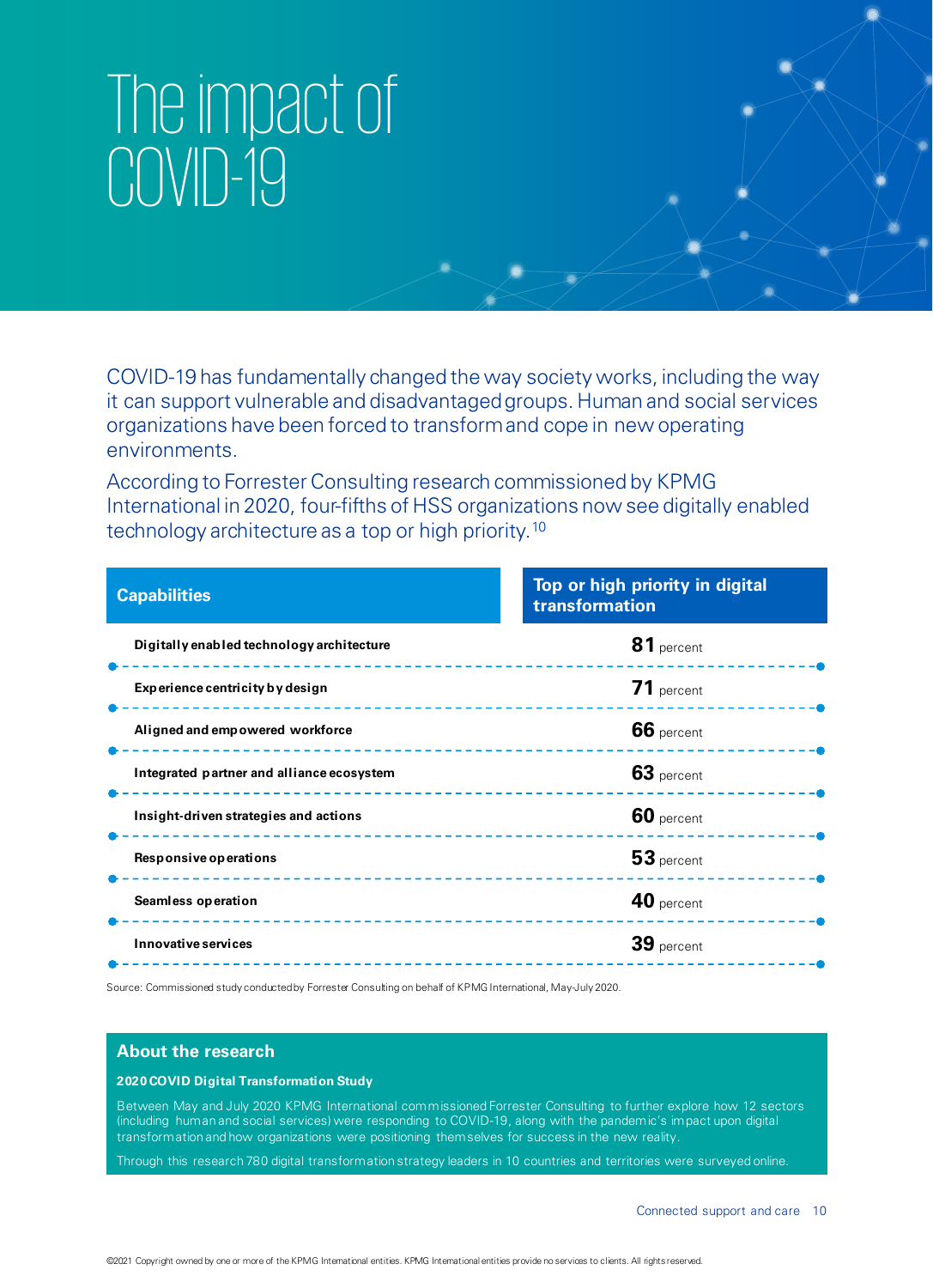HSS organizations have been significantly impacted by the global COVID-19 pandemic. The 2020 research has also revealed that HSS organizations have faced a range of disruptions to their business operations, with roughly a third reporting reductions in salaries, increased security risks, increased need to reduce costs, losses of revenue or shifts to a remote workforce.<sup>11</sup>

The sector is also experiencing a range of disruptions in the demand for services and supply of inputs and labor. Among others, these include insufficient supplies of personal protective equipment (PPE) that have put the care workforce at physical risk; trauma likely to have an effect on the mental health of the workforce, as well as an increasing demand for related services; and mass unemployment putting significant pressure on the systems designed to support people who are out of work.

In the wake of these challenges, HSS organizations are scrambling to recalibrate their operations. While only 13 percent had a formal strategy to transition from the pandemic reaction phase to recovery, at the time of the survey, 66 percent were working on one.<sup>12</sup> Seventy-one percent of HSS organizations have had to moderately or significantly accelerate elements of their existing digital transformation strategies due to the pandemic while 67 percent have moderately or significantly increased their digital transformation budget.<sup>13</sup>

These challenges have brought public and political attention to HSS issues, and governments have been under pressure to act. HSS is in the spotlight and leaders need to make use of this opportunity.

"Many of the challenges posed by the COVID-19 pandemic are simply accelerating trends that we already saw in the sector. Pressures for governments to do more with less, workforce limitations and the need to embark on digital transformation are not new, but they are now firmly in the public eye."

— **Nilachal Mishra** Partner, Head of Government Advisory, KPMG in India

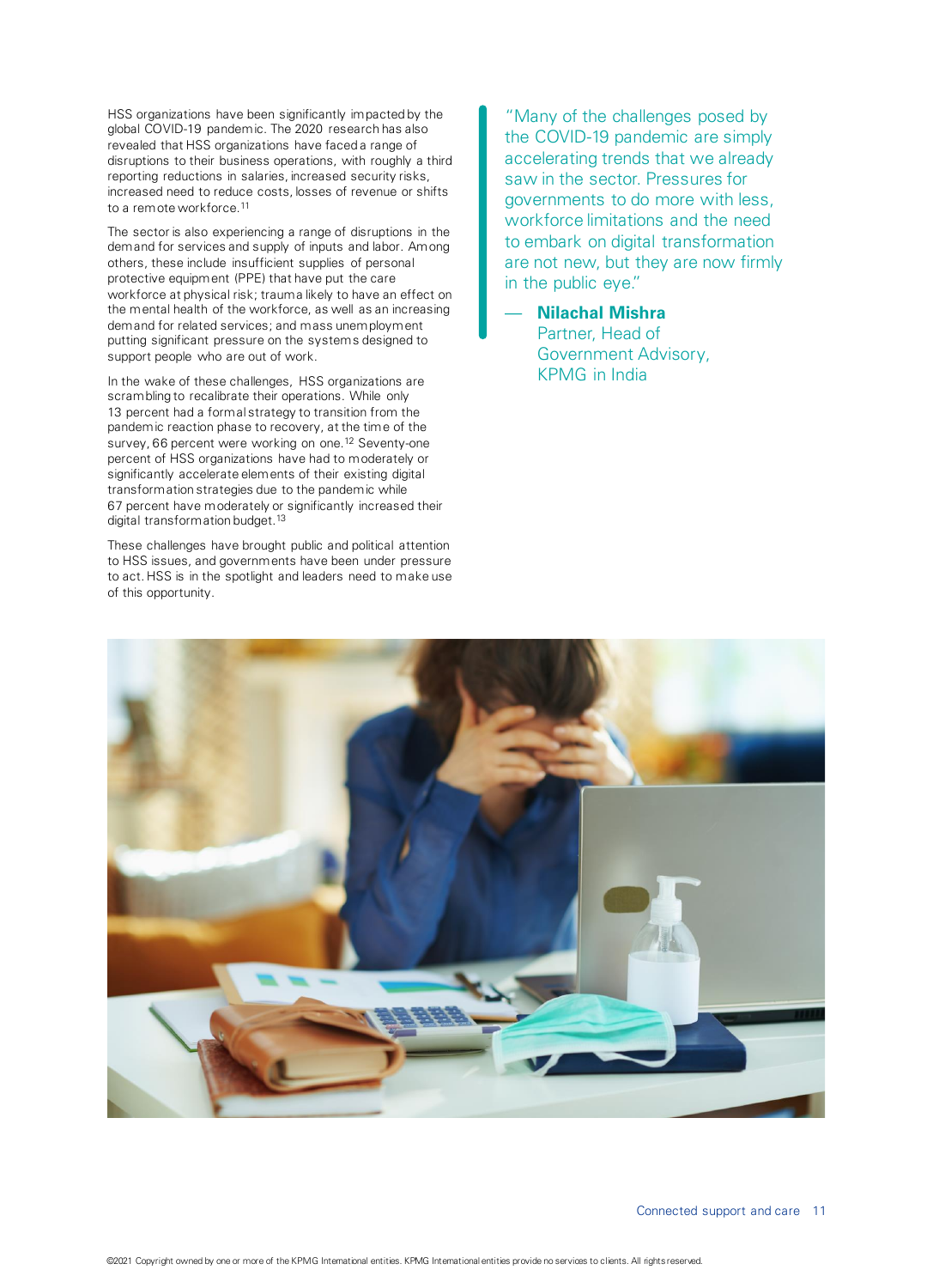## A window of opportunity

While the impact of COVID-19 has been tragic and has added pressure to an already challenging environment, there are many positives that can be taken from how the sector has responded:



Elements of services have been provided virtually. Where effective, this approach can make services quicker and easier while freeing up time and cost for care that requires personal contact;



In many places, integrated government responses have embedded close working relationships between different parts of government that support vulnerable groups;



In many jurisdictions, the care workforce has received unprecedented societal support and there is a better understanding of the real value of these support systems;



The urgency of the pandemic has forced organizations to break down barriers that previously blocked activities that support efficient working such as data-sharing; and



Community engagement has significantly increased, which may offer an alternative route to maintaining popular services that do not have sustained government funding;

Emergency funding has forced services to be designed rapidly around what customers need.

COVID-19 has fundamentally altered many elements of society, including how human and social services are provided. There has been rapid and positive change in response to the pandemic, and HSS leaders should look to maintain momentum. Technological developments have filtered through from the private sector and HSS providers

now could use these to leapfrog ahead, supported by digital delivery, wearable technology, advanced data insights and 5G connectivity and empowered by the new role for HSS in society and the economy.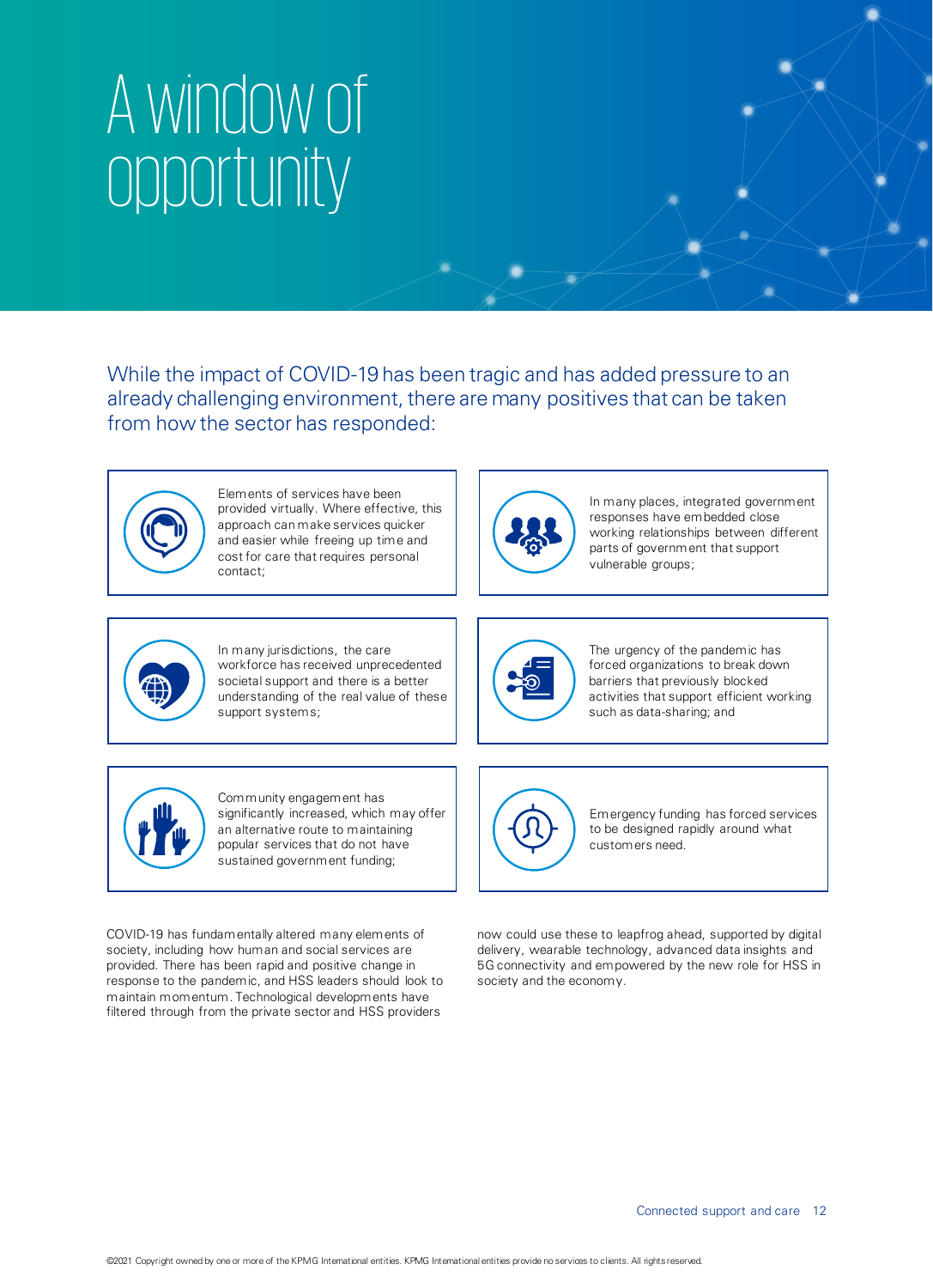## KPMG Connected Enterprise for Human and Social Services

In KPMG International's 2018 Listen, Learn, Lead report, 44 percent of HSS leaders stated that developing affinity with the customer was their highest strategic priority.<sup>14</sup> Separate research commissioned by KPMG International and conducted by Forrester Consulting in the same year found that nearly 80 percent listed it among their strategic priorities.<sup>15</sup> But for many this is an aspiration rather than a reality, with just 40 percent of respondents in the latter research reporting that their organization currently exceeded customer expectations,<sup>16</sup> despite most HSS staff unsurprisingly wanting to spend more time with customers, something that they are trained to do and for many a key motivation in their jobs.

By focusing on the customer, the KPMG Connected Enterprise for Human and Social Services framework can unlock employees' inner social workers and deliver what their customers want and need. The framework sets out a roadmap to connect the front, middle and back offices to enable back office teams to support frontline delivery. This means rostering systems that allocate the time staff need to spend with customers and human resources functionality that provides staff with the support required to deal with challenging and emotional situations. Building such an enterprise means breaking down the barriers and silos

within HSS organizations and connecting them to the needs of those they serve.

The primary customer is clear. Vulnerable and disadvantaged people and those around them in their support system need timely access to high quality care and support to enable their health, wellbeing and prosperity. However, HSS organizations serve others including communities, government, funders and partner organizations.



In responding to these partner and stakeholder customers, HSS organizations need to avoid focusing on departmental structures, cost centers or on operational staff in isolation, as this will likely not provide the fundamental, transformational change that is needed.

In 2018, KPMG International commissioned Forrester Consulting to conduct a study on customer-centric strategy decisions across 17 industries.<sup>17</sup> This research showed that firms that make a moderate or significant investment in all

eight capabilities (see next page for list) are 2.1 times as likely to deliver a customer experience that exceeds expectations, and achieves return on investment on one or more metrics. These capabilities are built into the KPMG Connected Enterprise for Human and Social Services framework. Understanding your organizational maturity against these capabilities highlights where to focus and what to prioritize.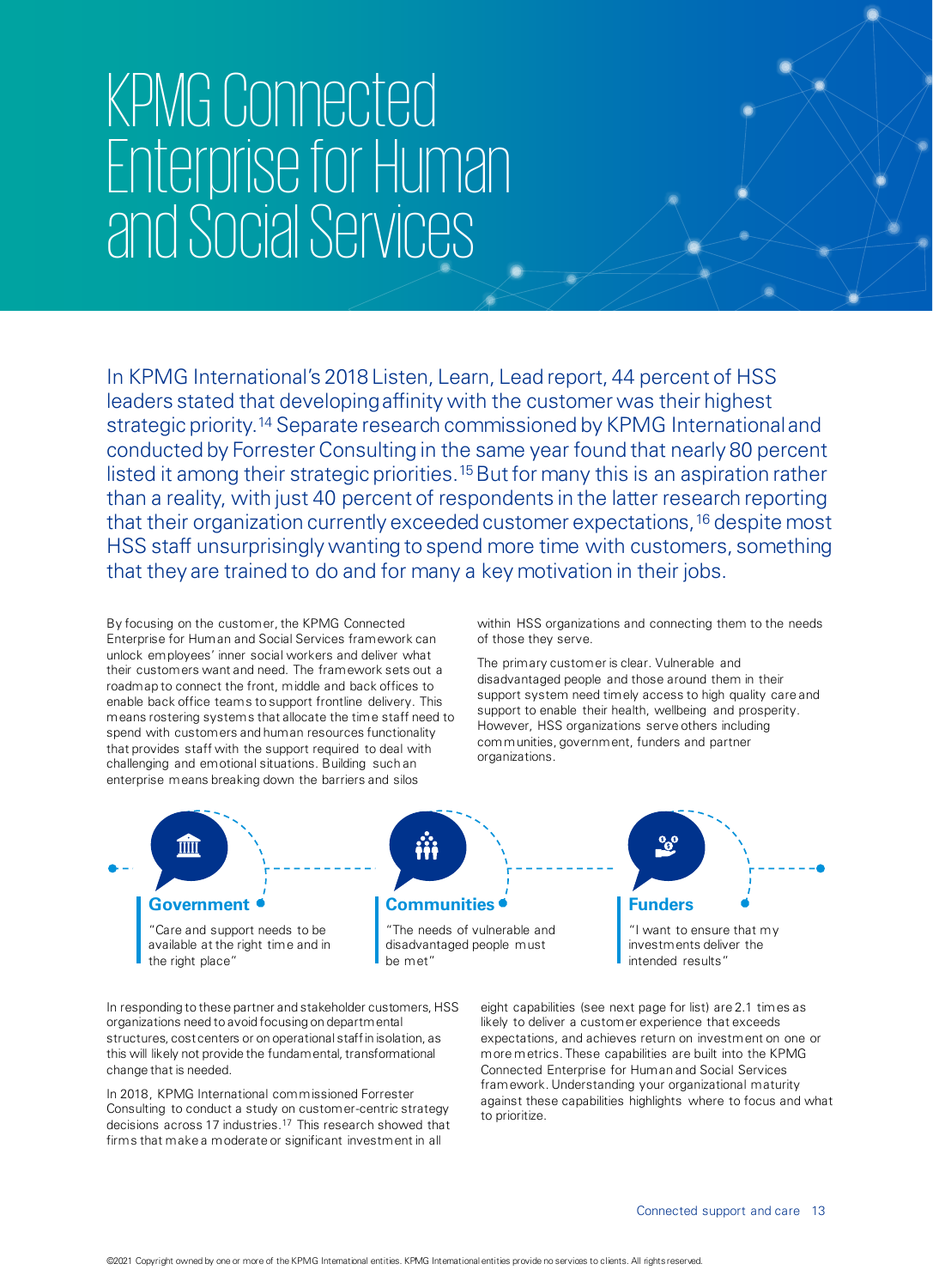## Transformation capabilities and where human and social services transformation is taking place

Few human and social services leaders would challenge the importance of putting the customer at the center of their organization, though in reality many organizations still have much work to do.<sup>18</sup> Bridging the gap between KPMG's vision of connected care and support provided by a technology-enabled and customercentric HSS organization and the current situation is not something that can be done quickly or easily, but defining this vision is an important step to take.

An organization that can successfully navigate changes in the sector will need to align people, operations, systems and processes with an enterprise-wide customer experience strategy. Organizations that understand their customer cohorts, journeys and experiences will be able to support them more effectively. Those who align their back-office functions to support delivery of positive outcomes will be able to do so more efficiently.

As an example, many agencies that provide unemployment support have seen the number of applicants double during pandemic shutdowns. Many are unemployed as a result of

the closure of businesses caused by the impacts of COVID-19, particularly in sectors such as hospitality. If initial questions on the application form identify someone in this situation, many further questions can be removed to streamline the process, improving their journey through the system, reducing processing time and cutting the risk of error.

The research-informed eight critical capabilities that an organization requires in order to become more customercentric<sup>19</sup> and successful in navigating future challenges, including the changes brought by COVID-19, are as follows:



The next page features descriptions of these capabilities and spotlights from around the world of organizations that have undertaken or are undertaking transformational change.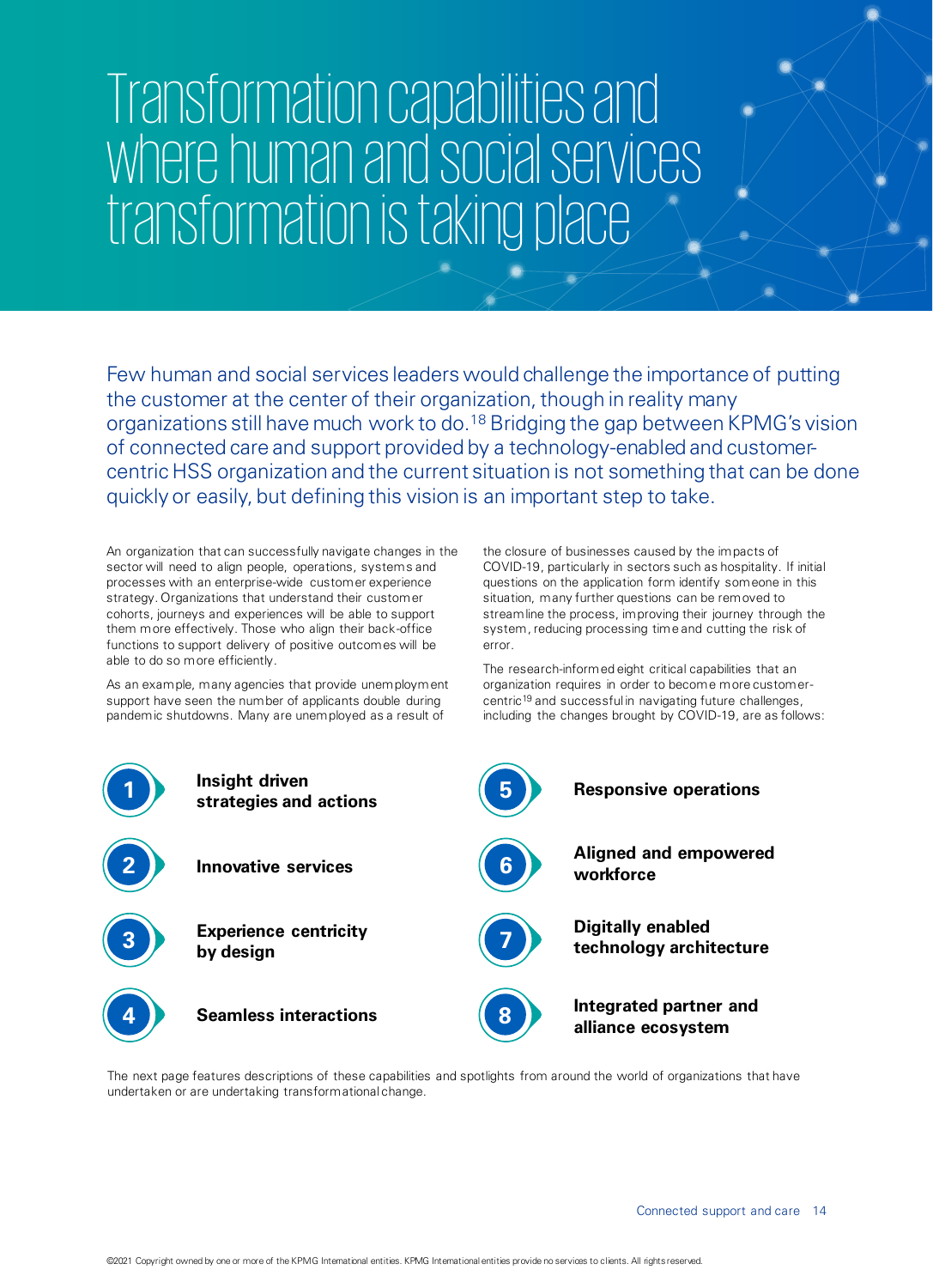## **1. Insight driven strategies and actions**

This capabilityinvolves using data, analytics and insights to develop a real-time, multi-dimensional view of the customer to inform strategy and allow personalization.

A successful data and analytics strategy may involve:

- Data governance that ensures operations are enabled by a legislative mandate to collect, process, manage and share data, underpinned by robust policies and procedures to enforce data security and privacy;
- Procuring task-specific technologies;
- A technology strategy aligned to the organization's goals;
- Empowering staff by enabling everyone to see and use the data they need to do their job; and
- Embedding data insights in workflow through selfservice dashboards. This can help staff better understand people who do not communicate in typical ways such as children or some people with disabilities. Such insights must be shared with all stakeholders, including the customers themselves.

#### **Spotlight: Targeting disadvantaged communities with data in Australia**

In 2018, the Australian Government's Department of Social Services announced its Stronger Places, Stronger People (SPSP) initiative.<sup>20</sup> This aims to demonstrate whether a place-based and collective impact model can help local communities achieve the best life outcomes for children and their families through funding targeted at communities with disproportionate disadvantage.

The department required robust evidence to demonstrate the economic case for SPSP. This included the development of enabling tools and frameworks to help government and communities prioritize their focus and investment ultimately achieving greater productivity out of the service system.

KPMG Australia used a place-based lens to help the department to better understand the extent and cost of disadvantage by:

- Establishing a framework by which to understand and define disadvantage
- Identifying measures and corresponding data sources to estimate the extent and cost of disadvantage; and

— Triangulating data to generate key insights in relation to the extent and cost of disadvantage through reports and in-depth community profiles for 10 demonstration communities (including tracking key markers of disadvantage across the life-course).

The data generated from this analysis formed a critical input to the government's considerations in terms of targeting and optimizing the policy design and implementation to maximize outcomes for vulnerable communities.

"To gain true value from human and social services data, organizations must be positioned to capture, share and analyze it in meaningful and consistent ways. Given the sensitivity of data in this sector, robust cybersecurity will also be a critical consideration."

— **Kerry McGough** Partner, National Health and Human Services, KPMG Australia

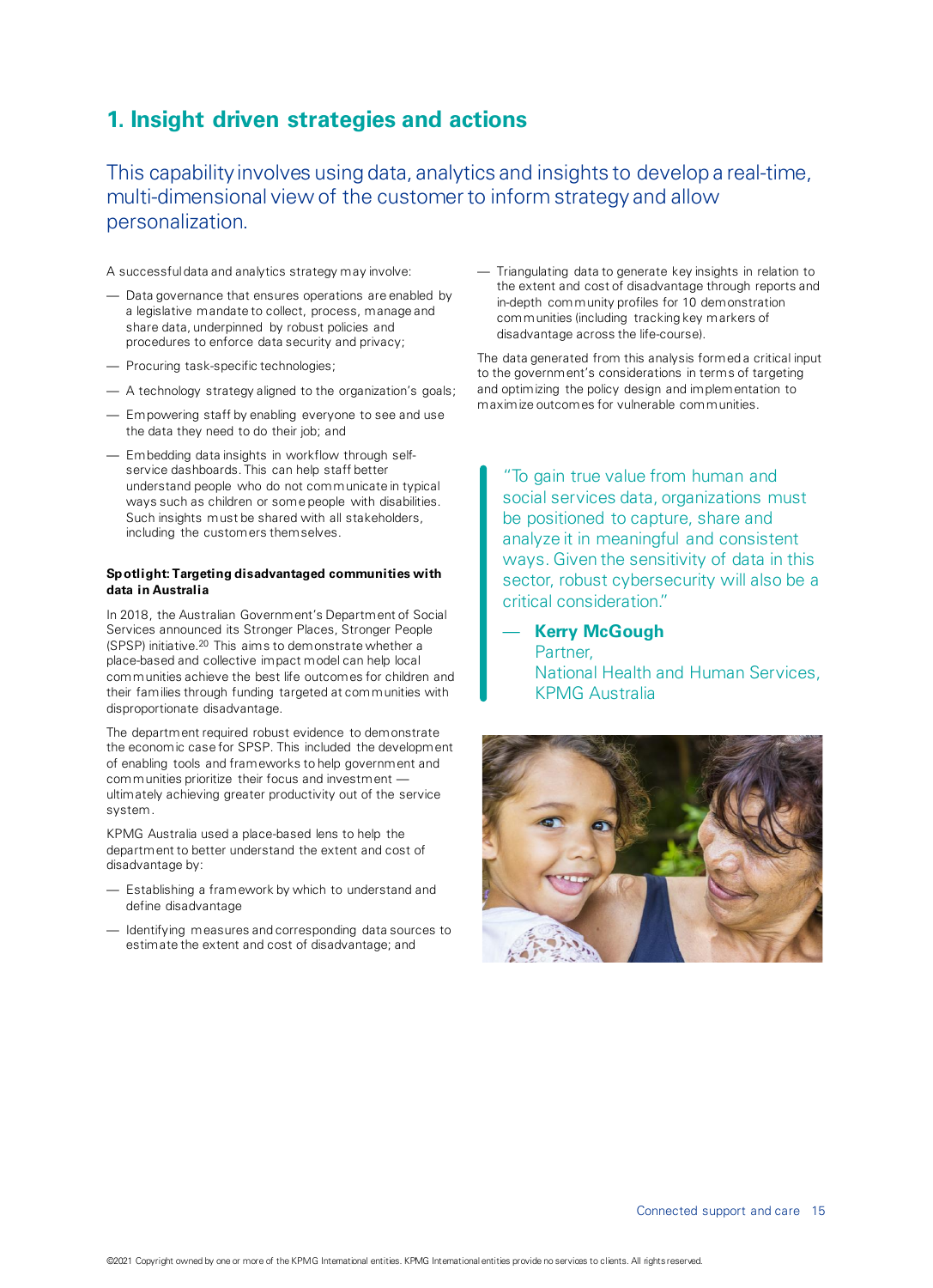## **2. Innovative services**

This capability enables organizations to develop innovative business models and services for specific customer segments. Developing an innovative approach to HSS begins by working with the community to identify and understand current and future care needs.

This includes using data to understand:

- Incidence and prevalence of vulnerability;
- Potential service need;
- Past and present patterns of service utilization; and
- Future changes to population composition.

Projected demographic, social and economic characteristics of the community will contribute to this, as will qualitative information having been obtained through working closely with the community.

The services that truly 'shift the dial' will be focused on early intervention, to prevent crisis for customers and deliver more sustainable outcomes. They can be incentivized through payment based on outcomes, which will reduce the costs of high intensity crisis care. Early intervention means identifying risk indicators, with evidence, leading global practice and service models from other industries providing reference points, along with deep situational, geographic and customer insights.

To create flexibility and responsiveness, co-design approaches can ensure that new delivery models are tested, piloted and developed in response to customers. Planning must be dynamic and use data and evidence to ensure that the services intervene early and are needed. Services must empower customers, wherever possible, to exercise choice in provider and enhance control of their care.

This iterative approach to service design will only be successful if accompanied by mechanisms for collecting and evaluating inputs and customer outcomes. Continuous improvement should shape future policy and service design, led by consultations with customers.

#### **Spotlight: Putting counselling support for women online in Canada**

As a result of the pandemic, the Violence Against Women (VAW) sector has quickly moved to online counselling. For example, in the province of Ontario, Ottawa-based service providers have joined up to launch a support platform. Clients can text, call or use a computer chat function to speak to counsellors and get referrals for other services.

Anecdotally, the transition to more virtual services has been well-received by crisis centers, shelters and clients. Shelter and crisis center staff have told the provincial ministry that virtual service delivery allows them to be more efficient and serve more clients. Clients themselves have welcomed the

change as they no longer need to travel to access support services. By making service delivery more virtual, providers have expanded the entry point for the sector. Virtual services can provide a way for clients to get support and assistance with safety planning early or where they may not have otherwise. This may be preferable to shelter services as an entry point — shelters are not appropriate for all clients and are highly costly as a first intervention.

The HSS sector in Ontario has also been transformed in other ways. Pandemic restrictions on movement and physical contact have led to opportunities to leverage existing community networks to deliver services to remote and often vulnerable communities. HSS providers who work with remote Indigenous communities, for example, have modified their delivery model to assign certain duties to local community leaders. These duties include delivering groceries and medications, carrying out in-person wellness checks, and assessing the risk of harm. The person carrying out these duties on behalf of the service provider does not operate with full statutory authority, however they retain the ability to escalate any potential issues to the provider.

These practices, which are more informal and less stigmatized than the traditional service delivery model, could result in harm reduction, reduced escalation and decreased service delivery costs. The provincial ministry is looking to understand these interventions better by undertaking evaluative research — although the organization notes that the findings may be difficult to disentangle from the pandemic circumstances.

"There is a real opportunity to embed rapid, agile service design into the DNA of human and social services organizations. Creating such a culture of innovation, in a safe environment that protects the needs of vulnerable people, could see exponential benefits for end users."

#### — **Martin Joyce**

Partner, National Human and Social Services Leader, KPMG in Canada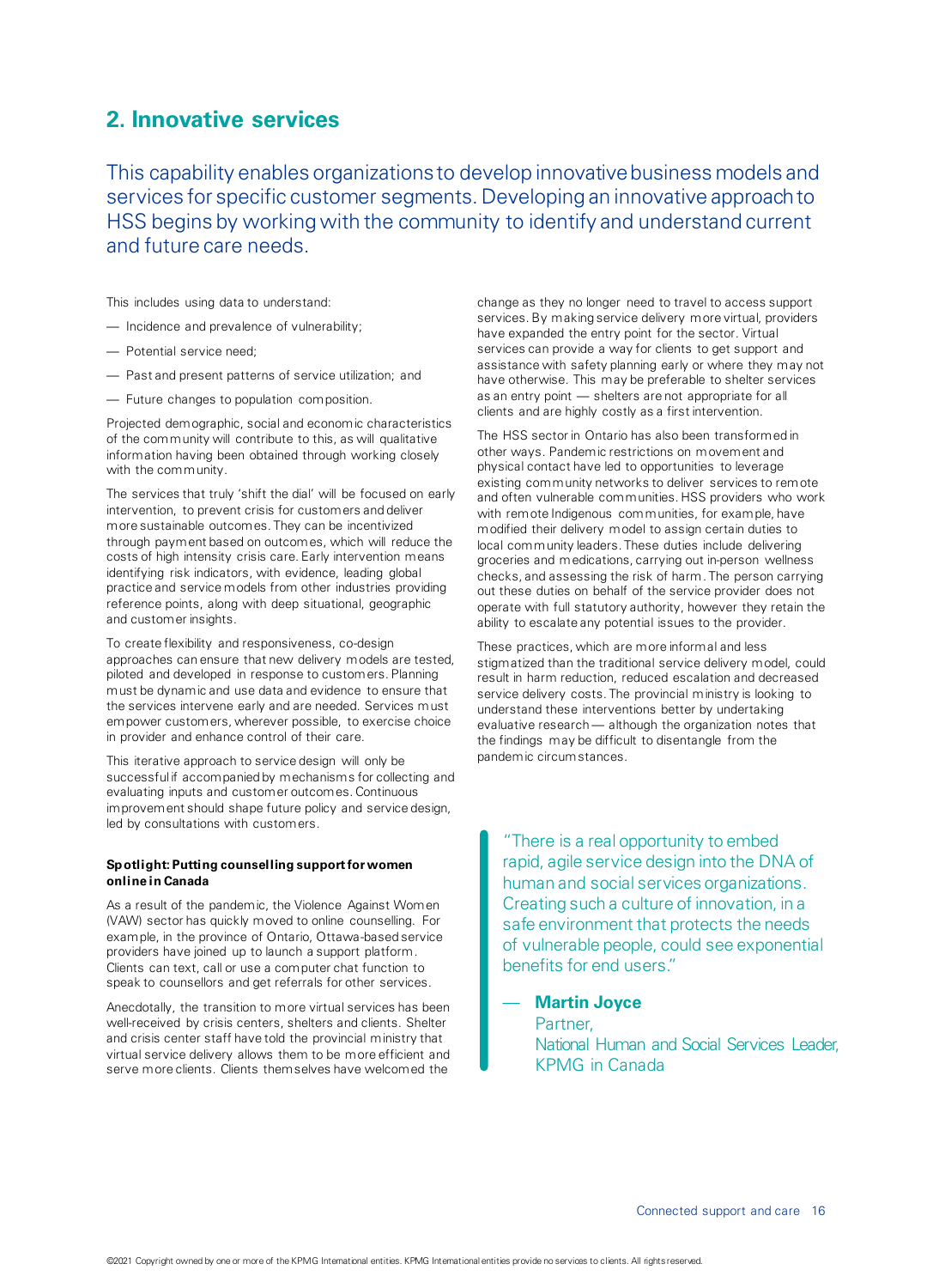## **3. Experience centricity by design**

This capability helps organizations design and provide a seamless and personal experience for customers, employees and partners, including customercentered services.

Organizations should take the perspective of the customer. By tailoring services to their specific needs and desired outcomes, they can offer more integrated and effective responses. They should develop a strong sense of their customers' needs by working with them to identify the care that will best suit them while enabling them to exercise choice and control throughout the process. This includes offering a strong referral network, which can provide access to care that is outside the scope of an individual provider's services so that customers can access the full range of care that they require.

HSS providers can better understand customer needs by mapping interactions along different entry points and scenarios, to track the multiple ways that customers may interact with the service. For most organizations, this experience map is likely to demonstrate that a range of analog and digital channels are needed to meet customer preferences and accessibility requirements.

Mapping and digitizing customer engagement processes can lead to improved services, increased caseworker interaction, quicker flows of data, greater staff satisfaction and reduced costs of operations. For example, the health check for two-year-old children by Salford City Council's Children's Services in the UK previously took an average of 148 minutes to complete, including only 41 minutes of family contact time and 23 separate forms and pieces of paper. Digitally transforming these services with a focus on mobile working freed an average of 2 hours and 13 minutes of time, for each practitioner every day, the equivalent of providing 1 day a week in productive time per worker and investing £2.7 million (or US\$3.6 million) in the service.<sup>21</sup>

In the future, many services will be supported remotely via telehealth, wearables and app-based monitoring. Assessments using these devices will enable staff to focus on people who need personal care and support, rather than them carrying out a compliance-based system of checks. Within the home, use of robotics and the Internet of Things (IoT) could help support dignified and independent lifestyles.

To avoid damaging rapport during a conversation and save writing them up afterwards, caseworkers may be able to use natural language processing tools to record conversations and convert them into notes. Electronic case files could be reviewed by artificial intelligence to identify links, such as a car license plate that appears in multiple child protection cases. Ethical barriers of privacy, confidentiality and consent must be respected, but within that framework organizations should look to gain insights from technology.

As well as the channel, the nature of engagement with the customer is also critical in tailoring services to their needs. This means shared decision-making, co-designing care plans and taking a strength-based approach to care that utilizes an individual's capabilities. Staff must be trained in these approaches, which may be markedly different to existing models of care.

#### **Spotlight: Using tablets for in-home care in Finland**

The City of Helsinki provides remote in-home care to clients via a tablet device, linked to a center staffed by trained nurses and doctors.<sup>22</sup> A healthcare professional contacts the client via this simple user interface at agreed-upon times, and clients may also contact the service when needed.

The remote care service helps clients with aspects of their everyday lives such as medication reminders. Critical social contacts are also provided, with joint mealtimes in conjunction with other clients, and the ability of families to contact their loved ones through the same device.

"Providing options for both staff and customers to engage with their healthcare will improve the entire experience. Staff will be given extra flexibility to perform their roles and minimize low-value tasks, while customers can engage with caregivers and provide data through the channels that work best for them."

— **Torsten Müller**  Partner, Advisory, KPMG in Germany



Connected support and care 17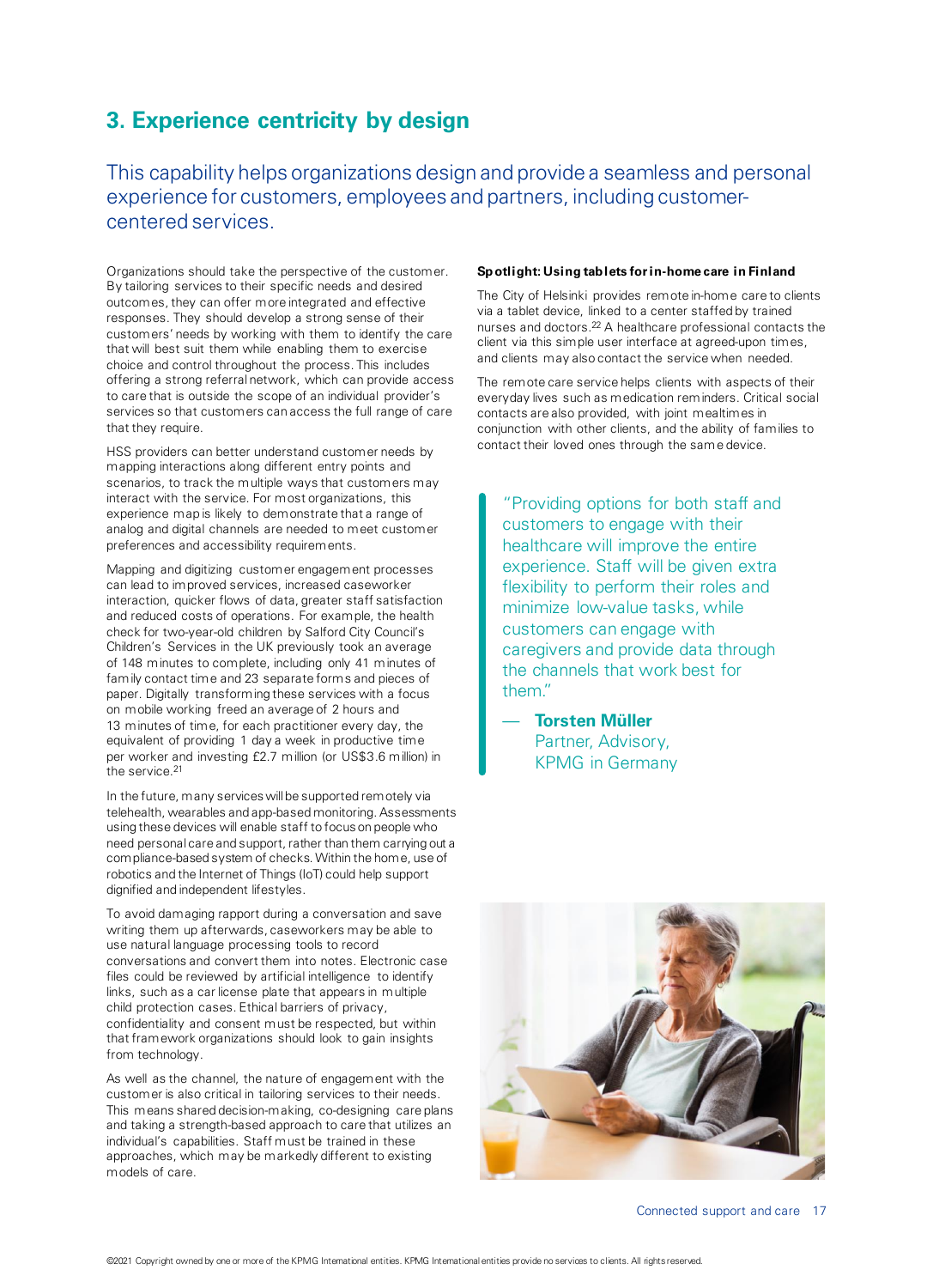## **4. Seamless interactions**

This capability allows organizations to interact with customers across communication and service domains in a trusted, personalized and integrated manner. Communications must be tailored around the customer's preferences, with integration of an organization's channels to develop a single customer profile. This information must be held securely, but also be accessible as appropriate to inform communication, service design and delivery.

A 'tell me once' approach should allow customers to state their communication preferences once and have these applied to all future interactions, with the same approach for intake and referral processes and their service or care plan. Moving through the process or between plans or services should also be seamless. Customers must have a comprehensive range of channels to choose from including secure digital channels as well as traditional methods.

KPMG research<sup>23</sup> has identified that despite regulatory and cultural limitations, forward-looking organizations will take advantage of decreasing technical barriers to achieve such a seamless customer experience. This can include:

- Engaging with customers via organizations with which they already interact, instead of requiring customers to come to them, such as by displaying benefits information through customers' banks rather than requiring customers to log into a government system;
- Adopting trusted digital identities to offer multiple services through one portal; and
- Deploying phone and online platforms and communities of social services practitioners to engage customers remotely rather than requiring their physical presence.

By removing barriers to talking, conversations with support workers can have more impact and help them to build rapport. These conversations are more likely to be useful for the customer and support good outcomes, rather than timestarved, light touch interactions.

As a result of COVID-19, to meet demand and maintain services many interactions are being carried out online or remotely in a way that was hard to imagine pre-pandemic. There had been a gradual movement towards remote delivery, but the slow pace of change was preventing organizations from seeing significant benefits. But maintaining services during the pandemic has forced organizations to work out what can be delivered effectively online, via an app or over the phone. Leaders should look to maintain and build on these kinds of efficient delivery by automating processes where they can.

Some services such as remote care cannot be delivered entirely remotely. However, this strengthens the need to explore remote delivery of supporting elements such as communications or regular check-ups. The cost of providing a caregiver to help someone to get out of bed cannot be reduced, so organizations need to reduce costs in other areas to maintain those critical services.

#### **Spotlight: Integrating clinical care with community services in the US**

A healthcare provider and not-for-profit health insurance organization has partnered with a technology company, to create a program that aims to improve the health of plan members and their communities. This program connects healthcare and social services providers to address pressing social needs including housing, food, safety and utilities. Through this partnership healthcare providers and caregivers have unparalleled capabilities to seamlessly match an individual's social needs with the appropriate services from within a robust network of nonprofit, public and private resources.

"Navigating across the human and social services system should not be a daunting experience for customers. The technology now exists to weave together their engagement with interlocking service providers, in a way that does not create additional burdens."

— **Harvey Levin** Managing Director, Health and Government Solutions KPMG in the US

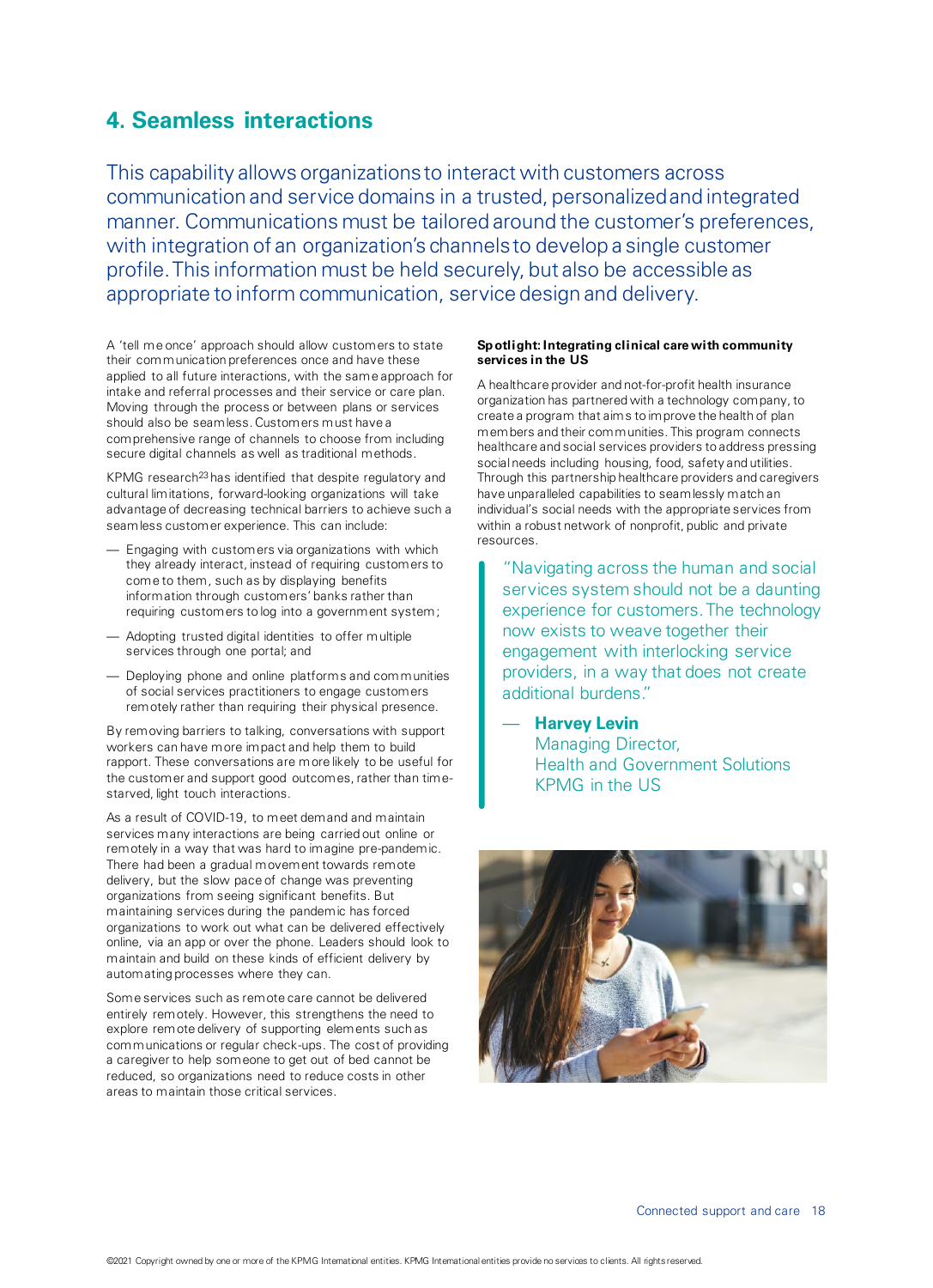## **5. Responsive operations**

## This capability helps organizations carry out their customer strategy in an agile, consistent and operationally efficient manner by using advanced analytics.

Future-focused HSS organizations must engage their frontline staff to improve. This means providing staff with the necessary capabilities, tools and permission to support improvement, and leaders that support improvement through leading by example.

Strategic sourcing and group procurement agreements can allow process automation and technology to provide products and services in a cost-effective fashion. A clearlydefined procurement strategy that includes category management should govern this approach, including assessment, monitoring and managing of potential risks including continuity of supply — a key risk during the pandemic.

The flow of goods and services must be managed in an effective and efficient manner to provide support and care, optimizing working capital and materials held across the organization. The organization's supply chain, logistics and working capital strategy should assess its performance against defined measures and must be agile enough to rapidly respond to volatility in the operating environment by using predictive supply chain data and analytics. Real-time data, analytics and IoT applications can be used to monitor and control the supply chain in order to reduce waste, optimize performance and enhance customer experience. Business continuity plans are critical in ensuring that the performance of the supply chain, logistics and working capital are maintained in the event of critical incidents such as the pandemic.

Integrated supply chains must be informed by a single view of the customer, a comprehensive understanding of their needs, and the capacity to deliver a seamless service experience across the entirety of an organization's divisions and partner network.

More efficient and aligned middle and back office operations can help fund better service quality. Data can also help governments and providers tackle fraud, waste and abuse in the system. A single view of the customer and connected datasets will allow services to better manage programs based on compliance or eligibility, while augmented intelligence systems can help identify potential fraud, allowing resources to be focused on serving the right customers at the right time.

#### **Spotlight: Using technology for COVID-19 income support in Australia**

In Australia, a large federal government agency implemented a range of income support measures as part of the country's COVID-19 response. This required new legislation, significant system modifications and technical implementation and large-scale mobilization of resources, all in a very rapid environment.

KPMG Australia provided back and middle office insights such as reports on daily risks and issues, legislative coverage considerations, and technical business solutions, implementation and release readiness. These insights enabled the agency to work at pace with a stronger risk appetite and resolve issues in an agile manner.

Disciplined daily reporting was underpinned by evidence and insight, enabling the agency's executive to make decisions with confidence and accelerate issues resolution all while reporting with confidence to the stakeholders across government. The new process also provided valuable time to strategically address post go-live processes and accelerate the use of technology.

"Human and social services organizations operate in a high-risk environment, with consequent reporting and compliance obligations. Given this context, it is critical to align the back and middle office — not only to ensure that important insights and risks do not slip between the cracks, but also to free up limited resources for front-line delivery."

— **Nilachal Mishra**  Partner, KPMG in India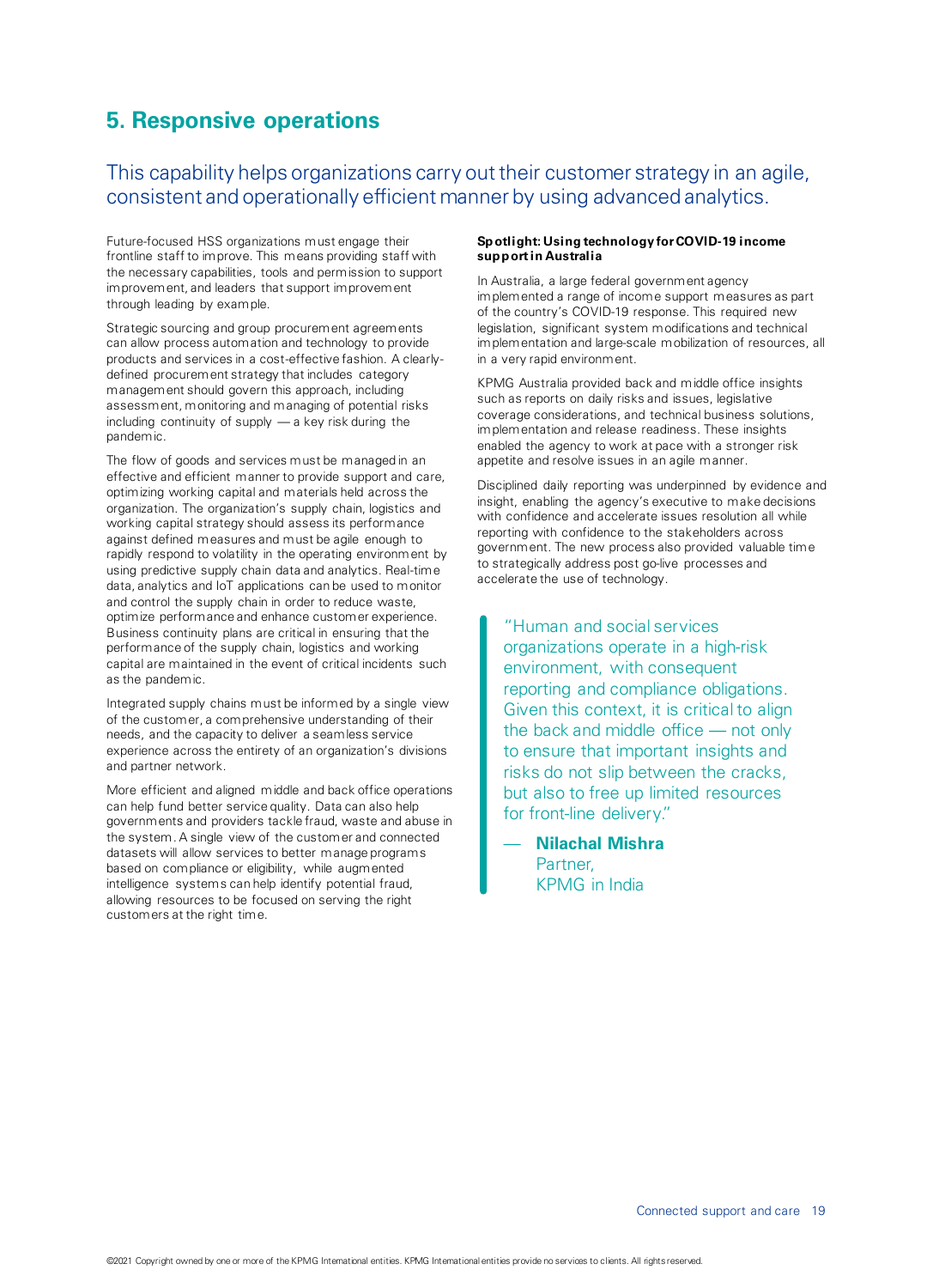## **6. Aligned and empowered workforce**

This capability helps to create a customer-centric organization and culture, including ongoing development of skills and a nimble, empowered workforce with aligned performance management.

In order to attract the best workers, the organization's leaders must actively seek feedback and respond to it positively by learning from it. They must also be inclusive role models for the values and behaviors they expect of their staff and are able to appeal to and motivate diverse teams. This includes creating a 'safe-to-fail' culture that allows for innovation.

Every role within the organization should have a clear line of sight to the organization's vision and strategy and how it serves the customer. The organization should support and promote change, with clearly articulated vision and values underpinned by measures of outcomes communicated to staff. Individual and team performance should be aligned to these measures.

Structures and roles should be designed to facilitate working across the organization, allowing real-time responses to changes in expectations and demand without impacting strategic goals. There should be effective mechanisms for employees from both traditional and innovative parts of the business to collaborate with each other. The organization should have a talent strategy to attract and retain diverse workers and must provide enough training and supervision for employees to deliver on the changing needs and expectations of customers.

#### **Spotlight: Addressing workforce challenges in Australia**

In Australia, KPMG is working with a social services organization to address its workforce challenges (many of which have been exacerbated by COVID-19) by helping the client:

- Establish resources for service providers
- Develop an online forum for community sector workers
- Facilitate an online labor exchange
- Provide digital transition support
- Develop effective response scenario plans

"The human and social services sector's greatest asset is its motivated and mission-driven workforce. A great challenge for organizations is how to maintain this motivation while supporting the workforce to embrace the use of technology to support improvements in care as well as efficiency in an increasingly competitive environment."

### — **Ben Wallace**

Partner, Management Consulting, KPMG Australia

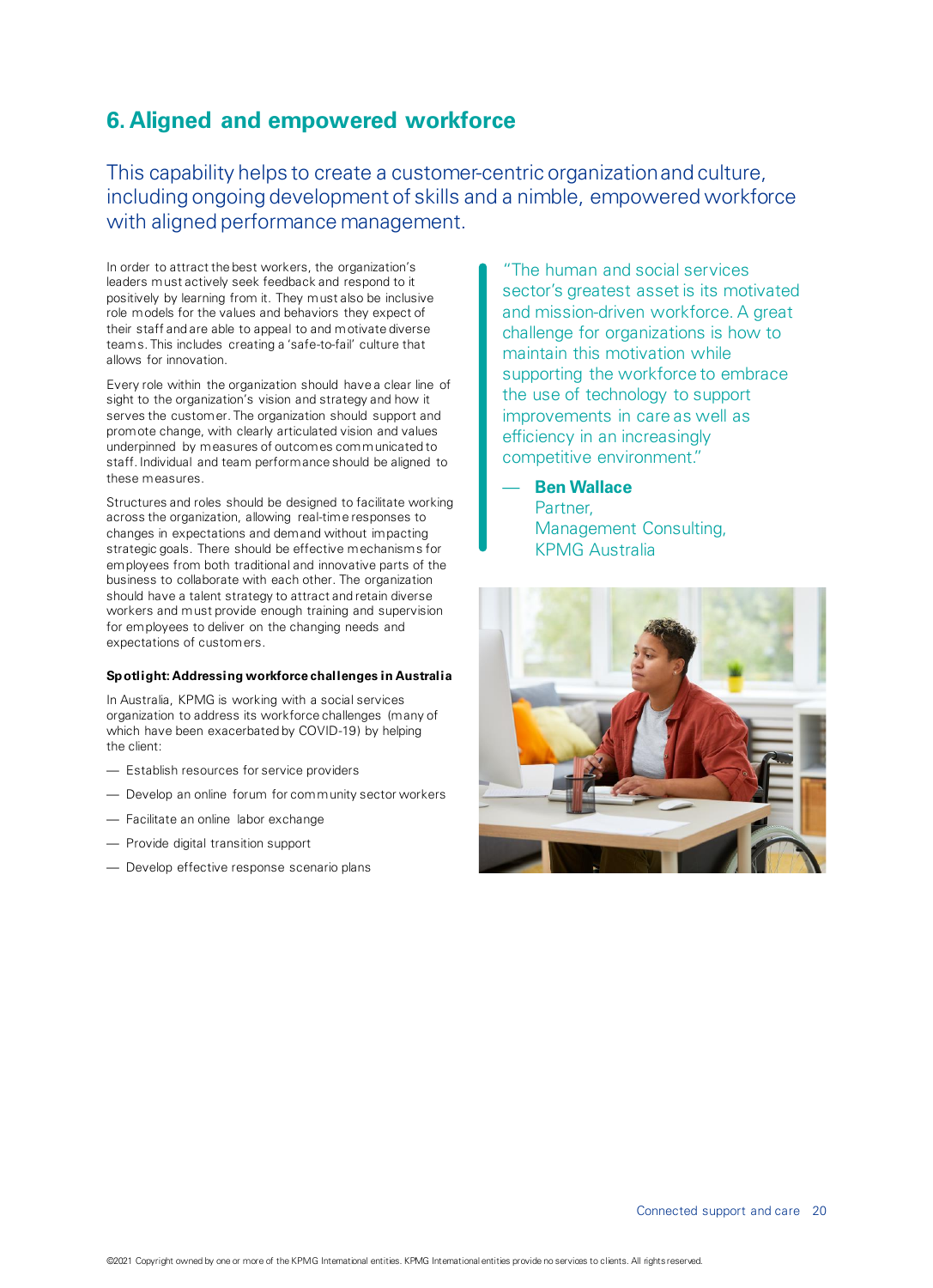## **7. Digitally enabled technology architecture**

This capability allows organizations to design and build intelligent digital services that serve customers in an agile, cost-effective, scalable and secure manner.

Flexible and resilient technology serves as the foundation for all the other capabilities of an effective organization. It underpins analytics, enables the workforce, supports service delivery and connects the organization. But most organizations say that their current technology prevents service integration and improvement.<sup>24</sup>

A successful technology architecture must be well-governed, meeting the overall goals of the organization, and developed with an innate understanding of the needs of the organization's people and the cadences of its business cycles.

Frequent testing and quality assurance will let the organization respond promptly to changing requirements such as the shift to digital delivery during the pandemic. This agility is necessary to keep pace with the demands of customers using the technology.

In HSS, an effective technology architecture must also integrate the full range of technologies that may be required to deliver for customers. This will often include managing a mixture of third-party vendors and core technologies to support a high level of performance and organizational resilience.

Processes should be automated where appropriate, to be more effective and efficient in responding to stakeholder needs. This will help reduce costs, and develop the efficiency, scale and responsiveness needed for organizations to meet ever-increasing customer needs.

The pandemic has led many organizations to adopt a 'digital first' approach to working with customers, stakeholders, workforce and other care and support providers. This approach should be supported by strong security, privacy and risk safeguards that protect data, systems and people as well as alternatives that reflect digital inequalities.

#### **Spotlight: Virtualizing hands-on care in Canada**

Empowered Kids Ontario (EKO) represents the publicly funded child development and rehabilitation sector in the province of Ontario. COVID-19 compelled the organization to ask how its members and the province's public sector kids autism providers — known and valued for providing compassionate, hands-on services — could quickly innovate to expand virtual care. With EKO's initiative the sector is reimagining service delivery now and in the future.

EKO's Virtual Care Resource Guide and accompanying telehealth training has enabled its members to quickly integrate or expand virtual care in their suite of services. Whether technological change has already been re-shaping members' programs or digital services are just being

introduced, the resource guide supports organizations at every level — from decision-making, to liability, acquisition, implementation, costing, communication, privacy and measurement.

EKO also partnered with behavioral health experts at a regional healthcare provider to provide telehealth training so EKO members could develop competence and equip their teams to make clinical decisions in this service model. To date 2,346 clinical frontline staff at 47 member organizations across the province have participated and report a rise in comfort level with the video conference platform from 31 to 80 percent.

"Digital delivery should be at front of mind when human and social services organizations consider their strategic priorities and enablers. A robust and coordinated digital delivery can accelerate benefits for customers in a way that has not been possible in the past."

— **Ruth Morgan**  Head of Local Government, KPMG in the UK

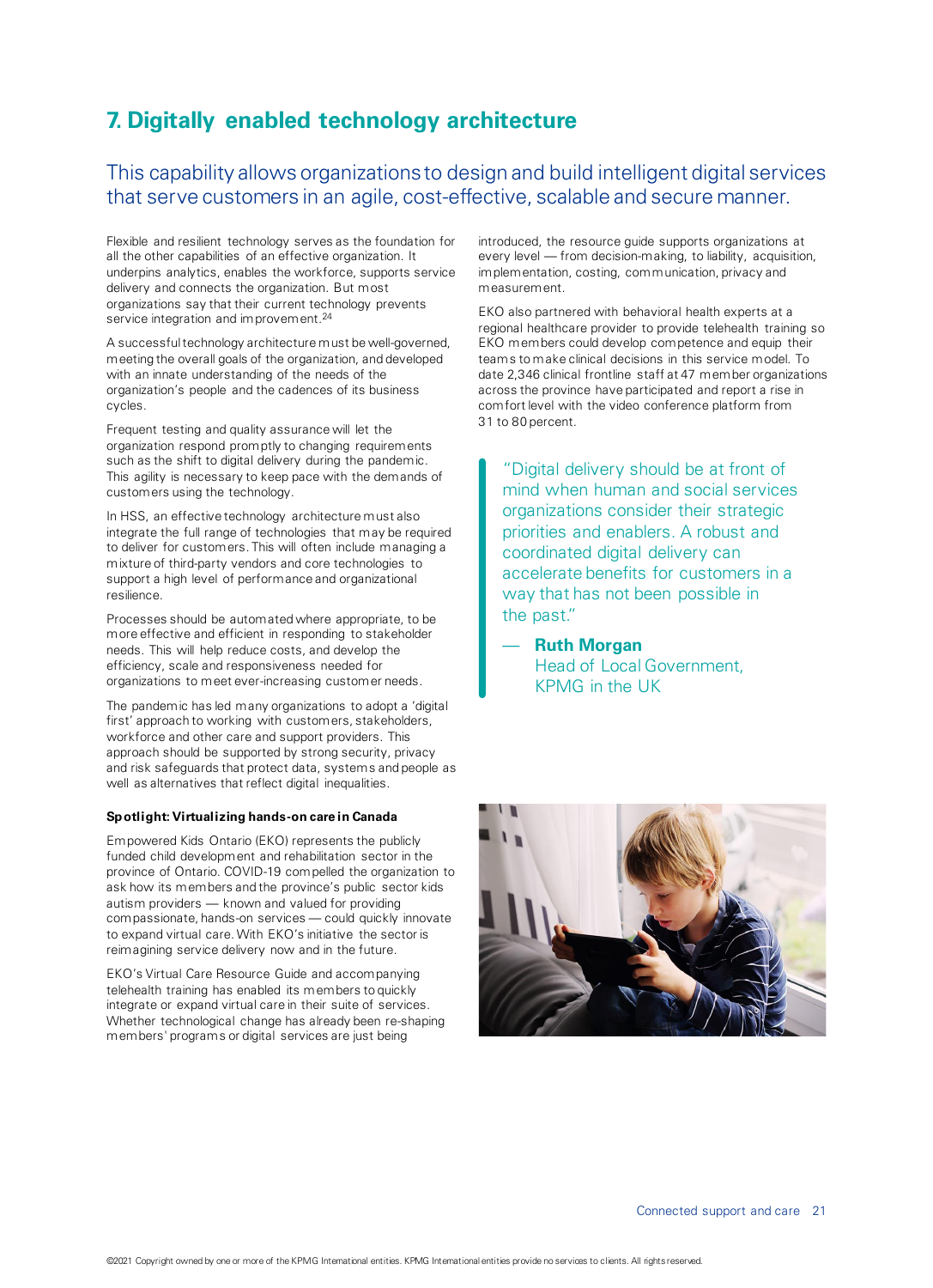## **8. Integrated partner and alliance ecosystem**

This capability involves identifying, integrating and managing third parties to increase speed to market, reduce costs, mitigate risks and supplement gaps in an organization's capability in delivering services to customers.

Regardless of structure, there are clear capabilities that will enable effective service delivery:

- A tight focus on individual customers
- Monitoring to predict and intervene in a proportionate manner
- Converting data into insight to inform services
- Having fit-for-purpose technology for fully digital and agile working
- Being interconnected across the HSS ecosystem
- Managing the market and their place in it
- Having a blended workforce connected to specialists

To consistently deliver all these capabilities, HSS organizations need a strategy to identify partners, alliances and vendors that can address capability gaps. Without this focus on collaboration in the best interests of customers, it will be difficult to deliver high-quality services for customers.

Organizations should also have efficient processes to commission, start work with and decommission partners, alliances and vendors. These should include ways to manage quality, risks and costs that continually assess the performance of partners, to ensure that value chains are agile, responsive to the needs of customers and able to increase efficiency while delivering outcomes. Organizations should have a dedicated vendor management team to manage this review process, with vendor risk managed through the contract negotiation process.

HSS organizations need robust mediation, arbitration and dispute resolution mechanisms for existing partners, as well as ensuring they comply with industry standards and regulations. They need the ability to conduct due diligence on potential partners while effectively managing postmerger integration. A variety of different transaction options and structures may be required depending on the partners, as well as rigorous divestment capabilities for ending partnerships.

#### **Spotlight: Reforming disability and family support in Australia**

Specialist Disability Accommodation (SDA) supports people with a disability with significant functional impairment and/or very high support needs who require integrated housing and supports to meet their needs. The Australian National Disability Insurance Scheme (NDIS) has an SDA Pricing and Payments Framework, <sup>25</sup> creating a marketplace for providers, investors and participants to interact in order to achieve the most efficient and innovative models of integrated SDA delivery.

The framework sets out the policy position and objectives for pricing and payments arrangements for SDA, providing initial guidance to drive market investment and achieve growth in supply required to meet expected demand. The

market is now developing and maturing — in the short term it will be immature, with market behaviors becoming embedded in the medium term and a diverse, mature and competitive marketplace emerging in the next 10 years.

Meanwhile in the country's most populous state, New South Wales, the government embarked on a landmark reform process called Their Futures Matter.<sup>26</sup> The reform aims to enable all children, young people and families to reach their potential, and improve outcomes for those experiencing vulnerability. Its investment approach is central to the reform and aims to provide a more child and familyfocused system that is easier to navigate and brings together services from across government portfolios.

"The human and social services sector increasingly requires a suite of highly specialized skills to meet complex client needs. Often no one provider or agency is positioned to meet the full range of client demands, but successful service delivery means going to customers with the right mix of partners who can."

— **Liz Forsyth** 

Global Head of Government, Healthcare and Infrastructure and Global Lead for Human and Social Services, KPMG

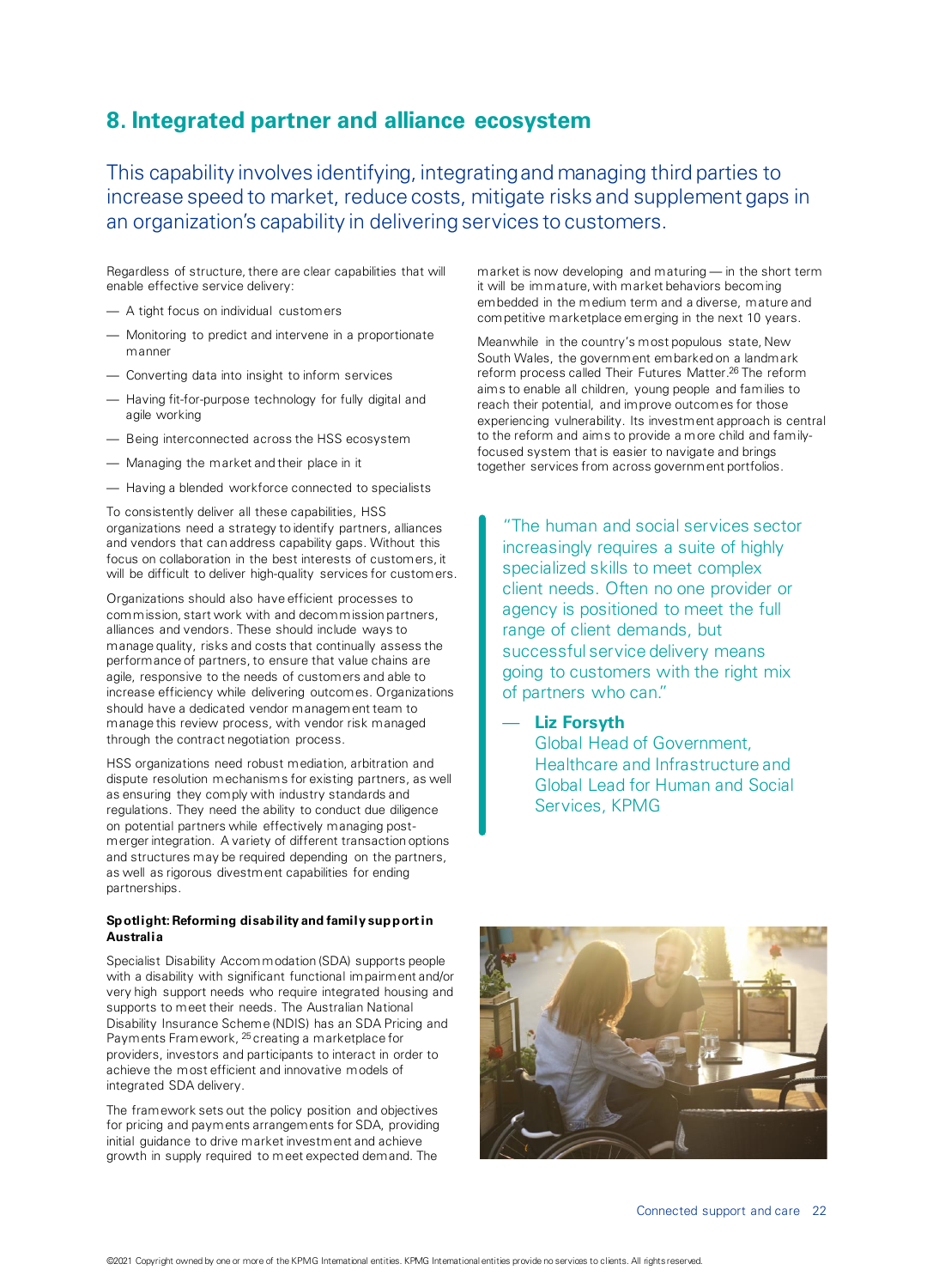## The path to connected care and support

Transforming any organization is difficult but particularly when it serves some of the most vulnerable members of society. There are many challenges facing the sector and knowing how to start an enterprise-wide transformation process is daunting.

### **Understanding where you are today**

The first step towards transformation is a thorough understanding of an HSS organization today. Leaders need to strip away structures, departments, teams and titles to understand the key functions of the organization and critically appraise how well they work.

HSS leaders need to ask themselves:

- Do we really understand the people we serve, and do we capture that information?
- How effective are the services we provide and how do we know?
- Does technology help and empower our work as well as it could?
- How can we better use data and convert it into improvements that our customers see?
- Does our workforce have the right skills to deliver in a digitally transformed organization?

HSS leaders everywhere are struggling with the same profound questions concerning quality of care, customer experience, staffing, costs and more. Enterprise-wide, consumer-centric digital transformation is the inevitable solution.

#### **Supporting your transformational journey**

KPMG firm professionals use their experience and deep understanding of human and social services — coupled with our insights from transformation in other industries — to work with clients to demystify future opportunities and turn them into actionable next steps in a digital transformation journey.

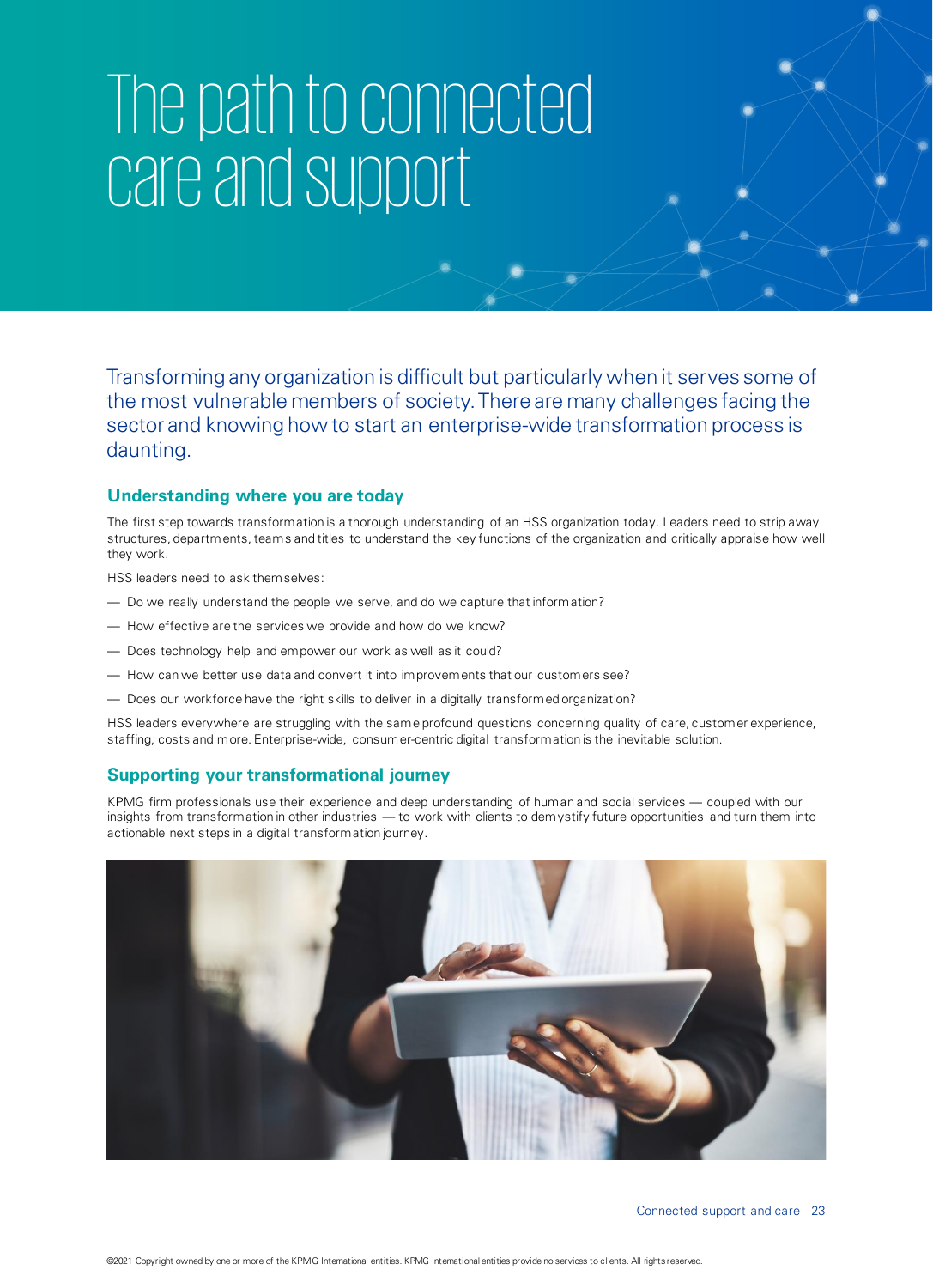KPMG Connected Enterprise for Human and Social Services is different because it's a globally validated, researchbased<sup>27</sup> framework. The framework can also help accelerate large-scale transformation to address bigger system issues instead of smaller incremental fixes. Using the framework, KPMG HSS specialists can help identify how a care system's key elements align with desired consumer experiences. This is done through a series of tools that distil the research<sup>28</sup> into actionable insights, including:

- A **maturity diagnostic** that enables organizations to assess their current maturity against each of the eight critical capabilities
- An **enterprise on a page** model that maps the elements of a best practice HSS organization with connected front, middle and back office and allowing leaders to understand where transformation needs to take place

## KPMG Connected Enterprise for Human and Social Services

## **Enterprise on a page**



#### **Customers and stakeholders**

Citizens, government, communities, funders

#### **Channels**

In-situ (home/community), mail, email, internet, portals, branches, offices, contact centers, mobile, telepresence, assistive technologies



#### **Diversity of services**

- Children, young people and families
- Indigenous people and communities
- People who are unemployed, elderly, homeless, carers, migrants, and experiencing domestic violence
- People with disabilities, their families and those with complex needs



#### **Enterprise strategy**

- Strategic ambition: community need, vision, purpose, values
- Corporate strategy and operational plan
- Performance measurement and reporting



#### **Service continuum:**

- Universal services
- Prevention programs
- Early intervention
- Secondary interventions
- Tertiary interventions



#### **Core business practices**

- Customer engagement
- Referral, intake and assessment
- Care planning and delivery
- Quality and safeguarding
- Service design and planning
- Ecosystem relationships
- Funding and reimbursement



#### **Advanced data and analytics**

- Technology and architecture
- Data collection and storage
- Governance and compliance
- Analytics and algorithms
- Visualization and insights

### **Enabling business practices** — Enterprise operations

— Enterprise technology

Contact us today to get a maturity assessment of your organization's consumer-centric capabilities and insights into how your care system can become more connected.

Some or all of the services described herein may not be permissible for KPMG audit clients and their affiliates or related entities.

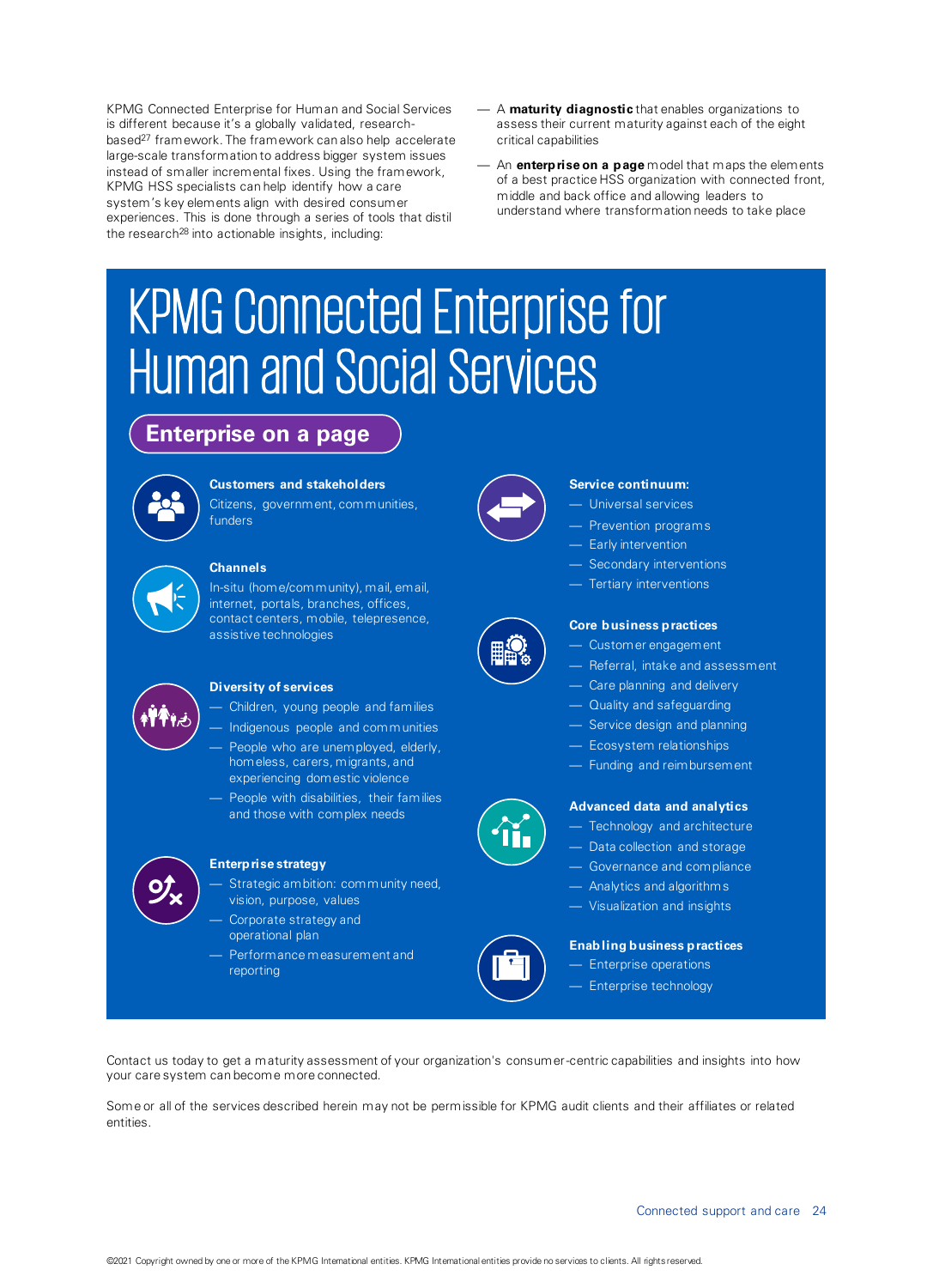### **Author and contributors**



Liz Forsyth

Global Head, Government, Healthcare and Infrastructure Global Lead for Human and Social Services KPMG  $T: +61293358233$ E: [lforsyth@kpmg.com.au](mailto:lforsyth@kpmg.com.au)

In her role, Liz oversees a global network of more than 5,000 government, healthcare and infrastructure consultants in KPMG firms in more than 140 countries and territories. She uses global and local insights to help firms' clients address challenges with the aim of producing better outcomes for citizens and the communities where they reside.

Liz has more than 15 years' public sector work experience. She started her career as a social worker and then moved into management consulting. Liz joined KPMG in 2002 and established the Australian firm's Health, Ageing and Human Services practice and went on to lead the sector at a national level in 2013 for five years.

Liz's driving passion is health and social policy reform. Her work has predominantly focused on issues related to disadvantage, disability and vulnerability. This work has included strategy, policy development, program design and reform, service improvement, resource allocation and funding methodologies and evaluation.

### **Report contributors**



Michael Camerlengo Partner, Head of Government KPMG Asia Pacific T: +852 2522 6022 E: [michael.camerlengo@kpmg.com](mailto:michael.camerlengo@kpmg.com)



Nilachal Mishra Partner, Head of Government Advisory KPMG in India T: +91 124 669 1000 E: [nilachalmishra@kpmg.co](mailto:nilachalmishra@kpmg.com)m



Kerry McGough Partner, National Health and Human Services KPMG Australia  $T: +61293357485$ E: [kmcgough1@kpmg.com.au](mailto:kmcgough1@kpmg.com.au)



Martin Joyce Partner, National Human and Social Services Leader KPMG in Canada T: +1 416 218 7976 E: [martinjoyce1@kpmg.ca](mailto:martinjoyce1@kpmg.ca)



Torsten Müller Partner, Advisory KPMG in Germany  $T: +49711906041564$ E: [torstenmueller@kpmg.com](mailto:torstenmueller@kpmg.com)



Ruth Morgan Head of Local Government KPMG in the UK  $T: +44(0)$  777 501 9375 E: [ruth.morgan@kpmg.co](mailto:ruth.morgan@kpmg.co.uk).uk



Harvey Levin Managing Director, Health and Government Solutions KPMG in the US  $T: +14015282602$ E: [hblevin@kpmg.co](mailto:hblevin@KPMG.com)m



Hanan Alowain **Director** KPMG in Saudi Arabia  $T: +966118748500$ E: [hananalowain@kpmg.c](mailto:hananalowain@kpmg.com)om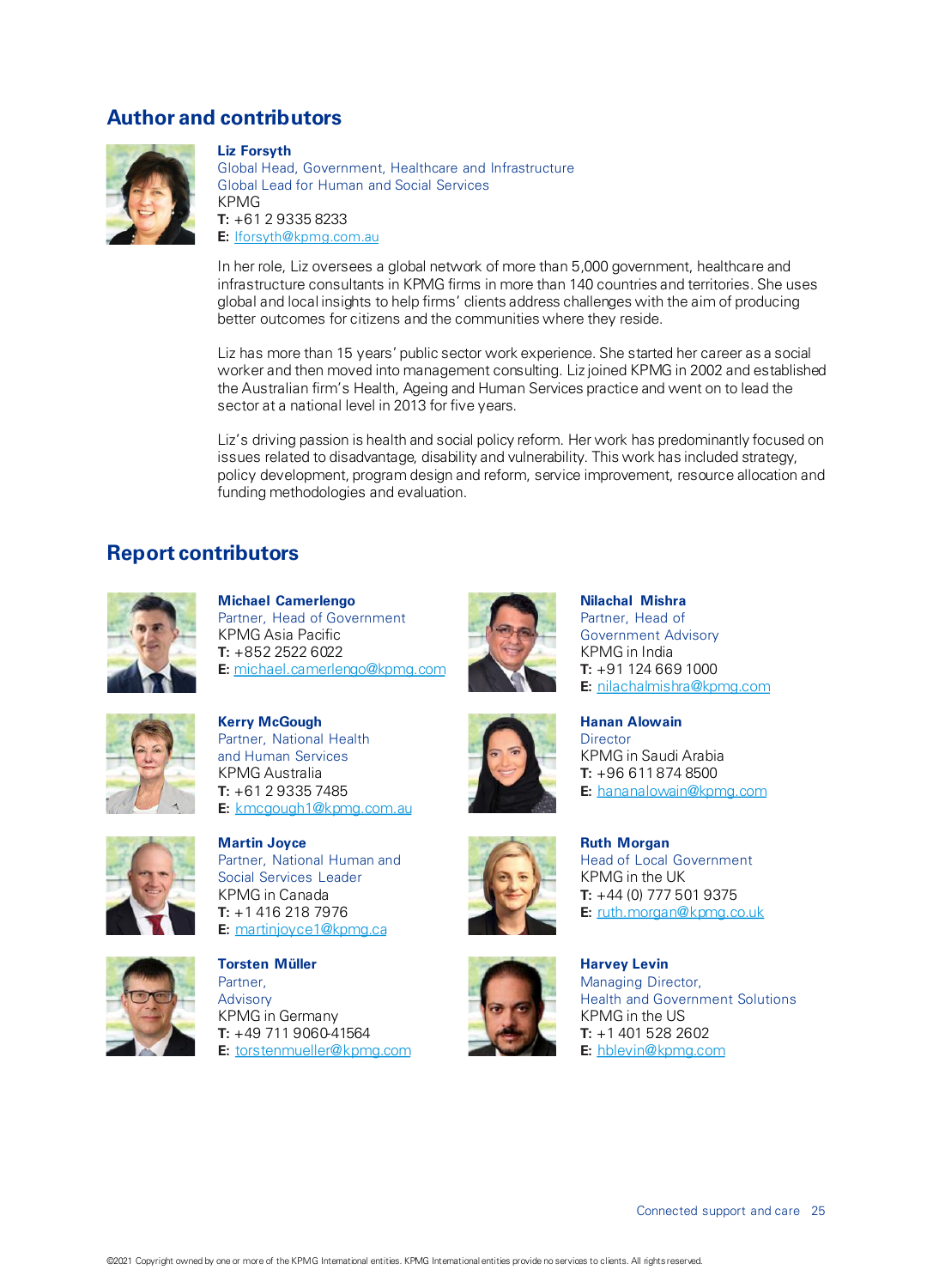## References

- <sup>1</sup> A commissioned study conducted by Forrester Consulting on behalf of KPMG, May-July 2020.
- <sup>2</sup> A commissioned study conducted by Forrester Consulting on behalf of KPMG, December 2018.
- 3 Ibid.
- 4 Ibid.
- 5 Ibid.
- 6 Ibid.
- 7 Ibid.
- 8 Ibid.
- 9 Ibid.
- <sup>10</sup> A commissioned study conducted by Forrester Consulting on behalf of KPMG, May-July 2020.
- $11$  Ibid.
- $12$  Ibid.
- <sup>13</sup> Ibid.
- <sup>14</sup> KPMG International. (2018). Listen, Learn, Lead: 2018 Human and Social Services Outlook. <https://assets.kpmg/content/dam/kpmg/xx/pdf/2018/04/human-social-services-2018-outlook-report.pdf>
- <sup>15</sup> A commissioned study conducted by Forrester Consulting on behalf of KPMG, December 2018.
- $16$  Ibid.
- <sup>17</sup> Base: 1,299 professionals involved with customer-centric strategy decisions Source: A commissioned study conducted by Forrester Consulting on behalf of KPMG, September 2018.
- <sup>18</sup> A commissioned study conducted by Forrester Consulting on behalf of KPMG, December 2018.
- <sup>19</sup> A commissioned study conducted by Forrester Consulting on behalf of KPMG, September 2018.
- <sup>20</sup> Australian Government, Department of Social Services. (2019). Stronger Places, Stronger People. <https://www.dss.gov.au/families-and-children-programs-services/stronger-places-stronger-people>
- <sup>21</sup> KPMG (2018), Digital transformation of children's services pilot with Salford City Council.
- <sup>22</sup> City of Helsinki. (2019). *Romote care.* [https://www.hel.fi/palvelukeskus/en/well-being-services/remote\\_care/](https://www.hel.fi/palvelukeskus/en/well-being-services/remote_care/)
- <sup>23</sup> A commissioned study conducted by Forrester Consulting on behalf of KPMG, December 2018.
- $24$  Ibid.
- <sup>25</sup> The National Disability Insurance Agency. (2020). SDA Pricing and Payments. [https://www.ndis.gov.au/providers/housing-and-living-supports-and-services/housing/specialist-disability](https://www.ndis.gov.au/providers/housing-and-living-supports-and-services/housing/specialist-disability-accommodation/sda-pricing-and-payments)[accommodation/sda-pricing-and-payments](https://www.ndis.gov.au/providers/housing-and-living-supports-and-services/housing/specialist-disability-accommodation/sda-pricing-and-payments)
- <sup>26</sup> NSW Government, Department of Communities and Justice. (2020). Their Futures Matter. <https://www.theirfuturesmatter.nsw.gov.au/>
- <sup>27</sup> A commissioned study conducted by Forrester Consulting on behalf of KPMG, December 2018.
- <sup>28</sup> Ibid.